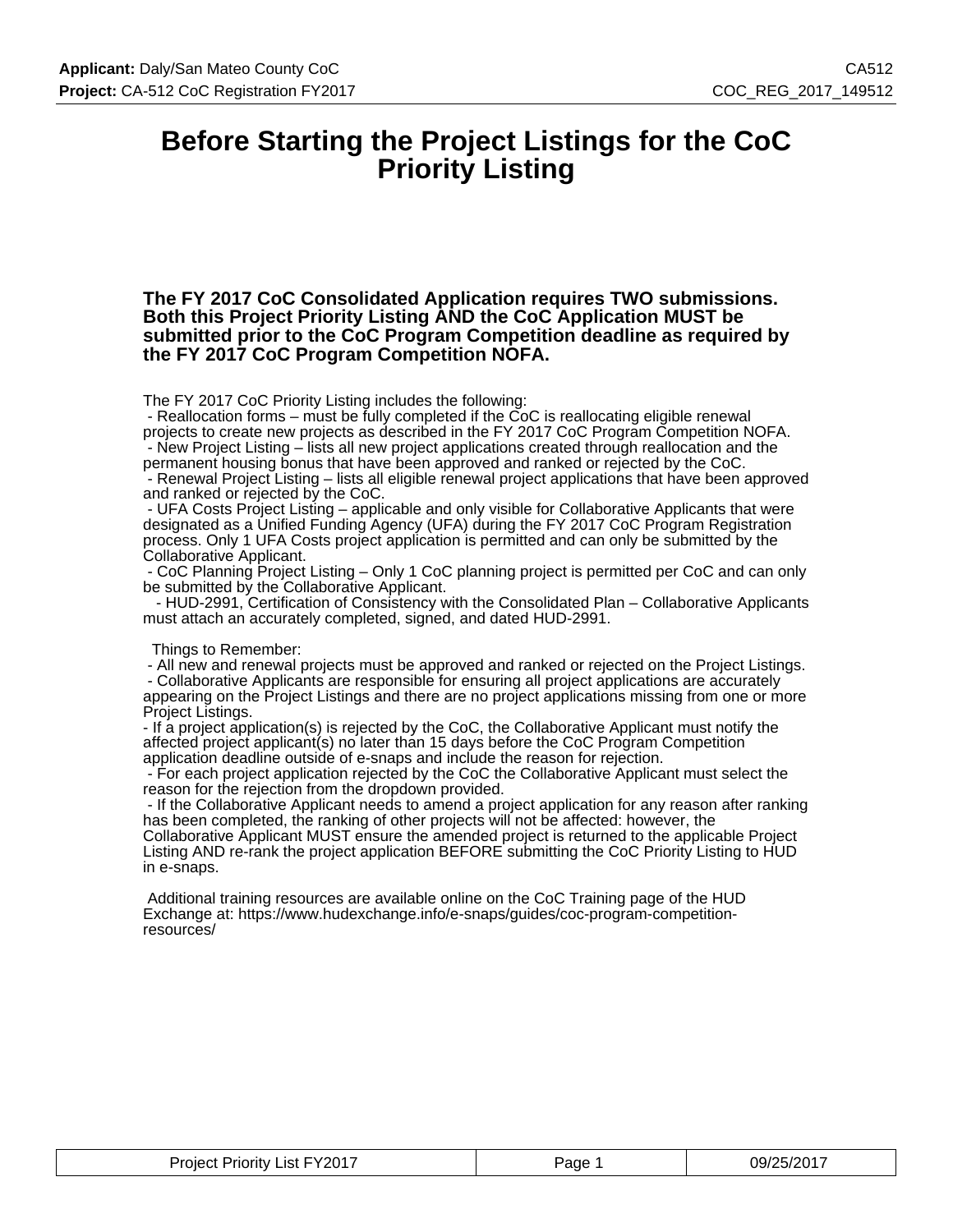### **1A. Continuum of Care (CoC) Identification**

#### **Instructions:**

The fields on this screen are read only and reference the information entered during the CoC Registration process. Updates cannot be made at this time. If the information on this screen is not correct, contact the HUD Exchange Ask A Question (AAQ) at https://www.hudexchange.info/ask-a-question/.

**Collaborative Applicant Name:** San Mateo County Human Services Agency

| <b>Project Priority List FY2017</b> | Page. | 09/25/2017 |
|-------------------------------------|-------|------------|
|-------------------------------------|-------|------------|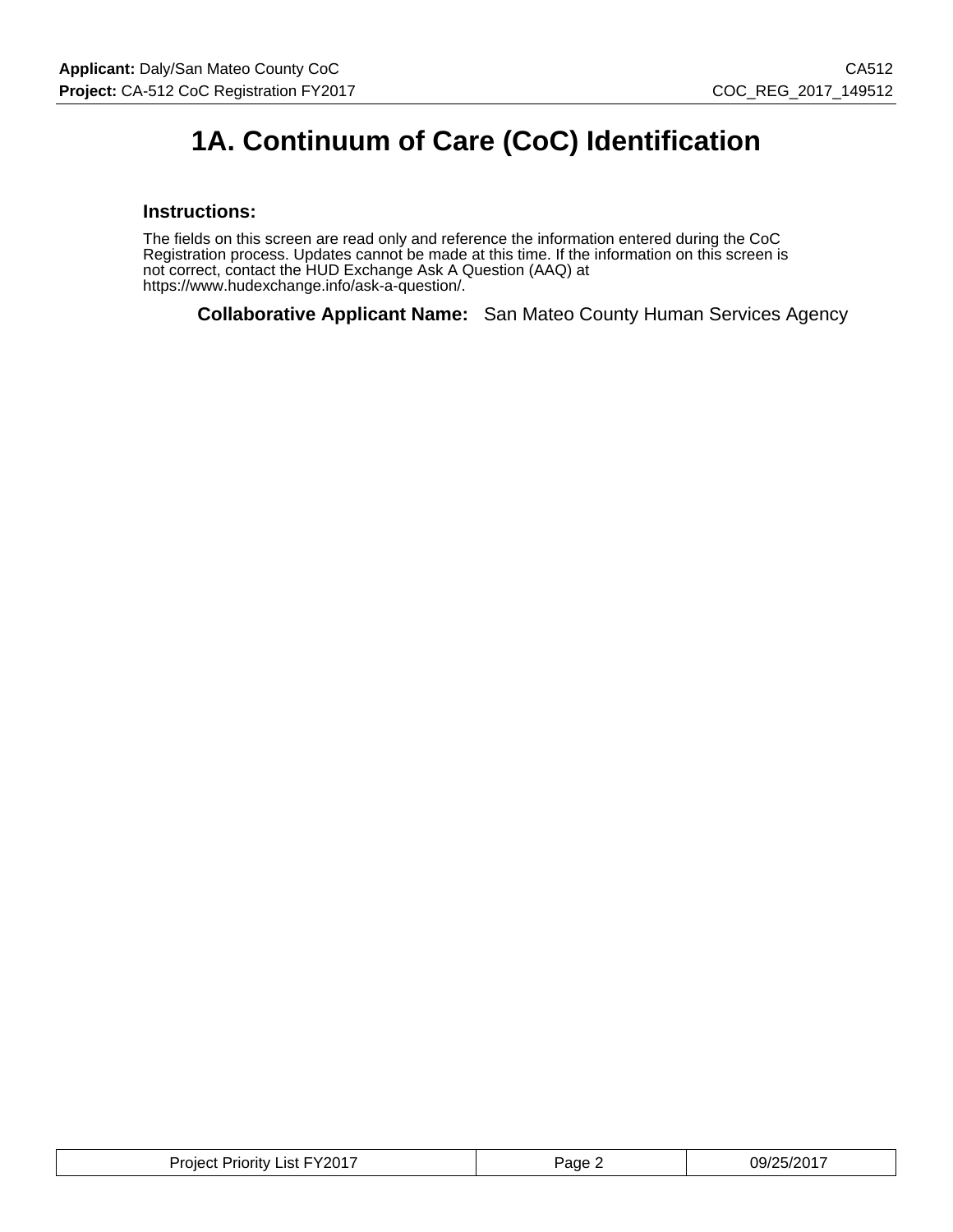### **2. Reallocation**

#### **Instructions:**

For guidance on completing this form, please reference the FY 2017 CoC Priority Listing Detailed Instructions. Submit technical question to the e-snaps HUD Exchange Ask A Question (AAQ) at https://www.hudexchange.info/get-assistance/.

**2-1. Is the CoC reallocating funds from one or** Yes **more eligible renewal grant(s) that will expire in calendar year 2018 into one or more new projects?**

| י הרזכי<br>'ane<br>rıorıtv<br>.ıst<br>. . v<br>۱۵۱۴.<br>.<br>$\sim$ | ີ′′?∩າ∴<br>197<br>-v |
|---------------------------------------------------------------------|----------------------|
|---------------------------------------------------------------------|----------------------|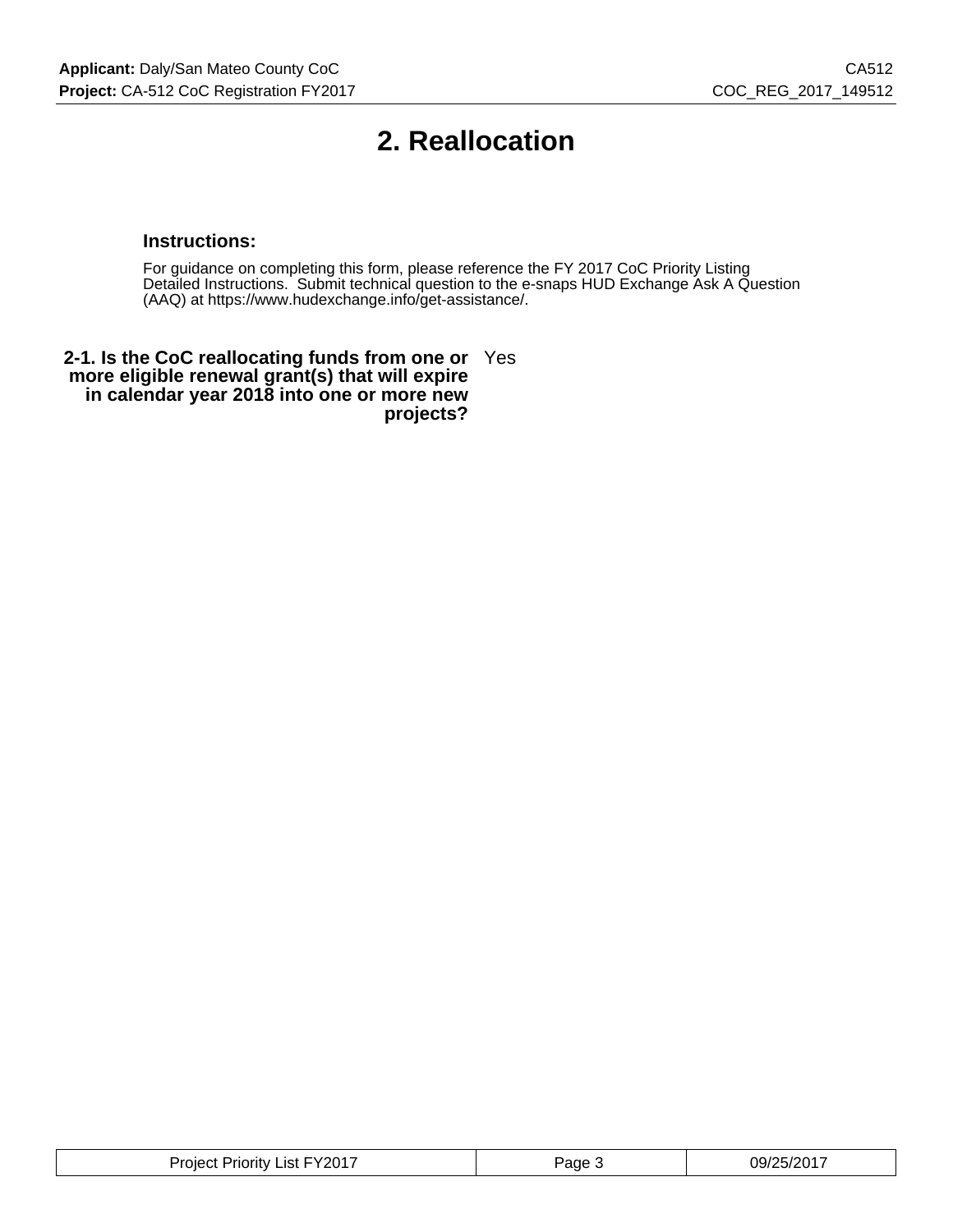### **3. Reallocation - Grant(s) Eliminated**

**CoCs that are reallocating eligible renewal project funds to create a new project application – as detailed in the FY 2017 CoC Program Competition NOFA – may do so by eliminating one or more expiring eligible renewal projects. CoCs that are eliminating eligible renewal projects entirely must identify those projects on this form.**

| <b>Amount Available for New Project:</b><br>(Sum of All Eliminated Projects) |                                          |                       |                            |                             |
|------------------------------------------------------------------------------|------------------------------------------|-----------------------|----------------------------|-----------------------------|
| \$107,000                                                                    |                                          |                       |                            |                             |
| <b>Eliminated Project</b><br><b>Name</b>                                     | <b>Grant Number</b><br><b>Eliminated</b> | <b>Component Type</b> | Annual<br>Renewa<br>Amount | <b>Type of Reallocation</b> |
| Safe Harbor                                                                  | CA0263L9T121609                          | TН                    | \$107,00                   | Regular                     |

| Depart List FY2017<br>Project <sup>*</sup> | Page | 09/25/2017 |
|--------------------------------------------|------|------------|
|--------------------------------------------|------|------------|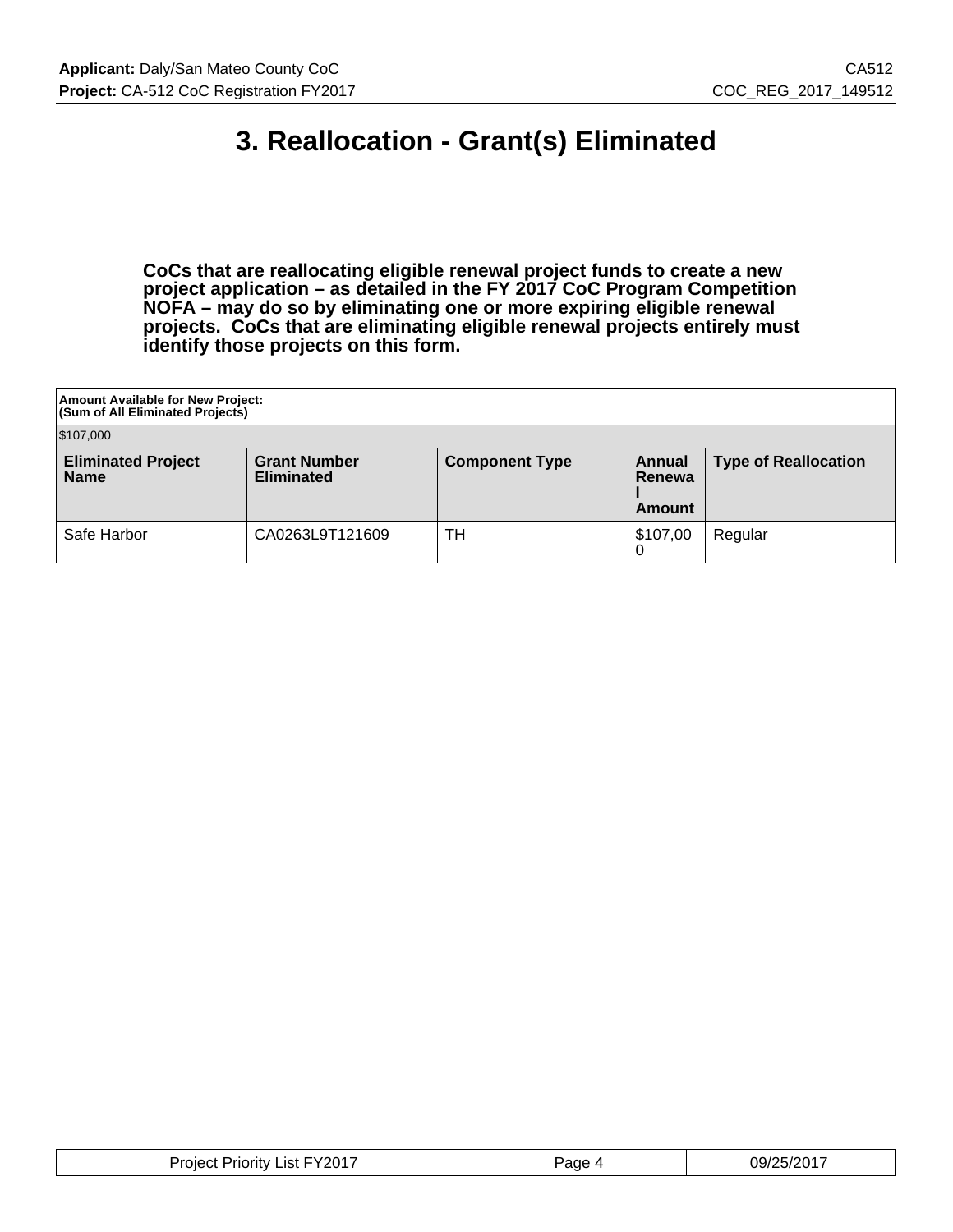### **3. Reallocation - Grant(s) Eliminated Details**

#### **Instructions:**

For guidance on completing this form, please reference the FY 2017 CoC Priority Listing Detailed Instructions. Submit technical question to the e-snaps HUD Exchange Ask A Question (AAQ) at https://www.hudexchange.info/get-assistance/.

**\* 3-1. Complete each of the fields below for each eligible renewal grant that is being eliminated during the FY 2017 reallocation process. Collaborative Applicants should refer to the final HUD-approved FY 2017 Grant Inventory Worksheet to ensure all information entered on this form is accurate.**

| <b>Eliminated Project Name: Safe Harbor</b>                |  |
|------------------------------------------------------------|--|
| Grant Number of Eliminated Project: CA0263L9T121609        |  |
| <b>Eliminated Project Component Type: TH</b>               |  |
| <b>Eliminated Project Annual Renewal Amount: \$107,000</b> |  |

#### **3-2. Describe how the CoC determined that this project should be eliminated and include the date the project applicant was notified. (limit 750 characters)**

The CoC's project review panel met on 9/5/17 to score and rank all projects applying for 2017 CoC funding. The panel recommended that the Safe Harbor renewal not be included in the priority list and the amount of the grant reallocated. The reason for reallocating the project was that it received the lowest score of all renewal applications submitted based on the objective scoring criteria relating to project performance and the CoC's established performance standards. The decision was approved by the CoC Steering Committee on 9/12/17 and the applicant was notified in writing on 9/7/17.

| <b>Project Priority List FY2017</b> | Page 5 | 09/25/2017 |
|-------------------------------------|--------|------------|
|-------------------------------------|--------|------------|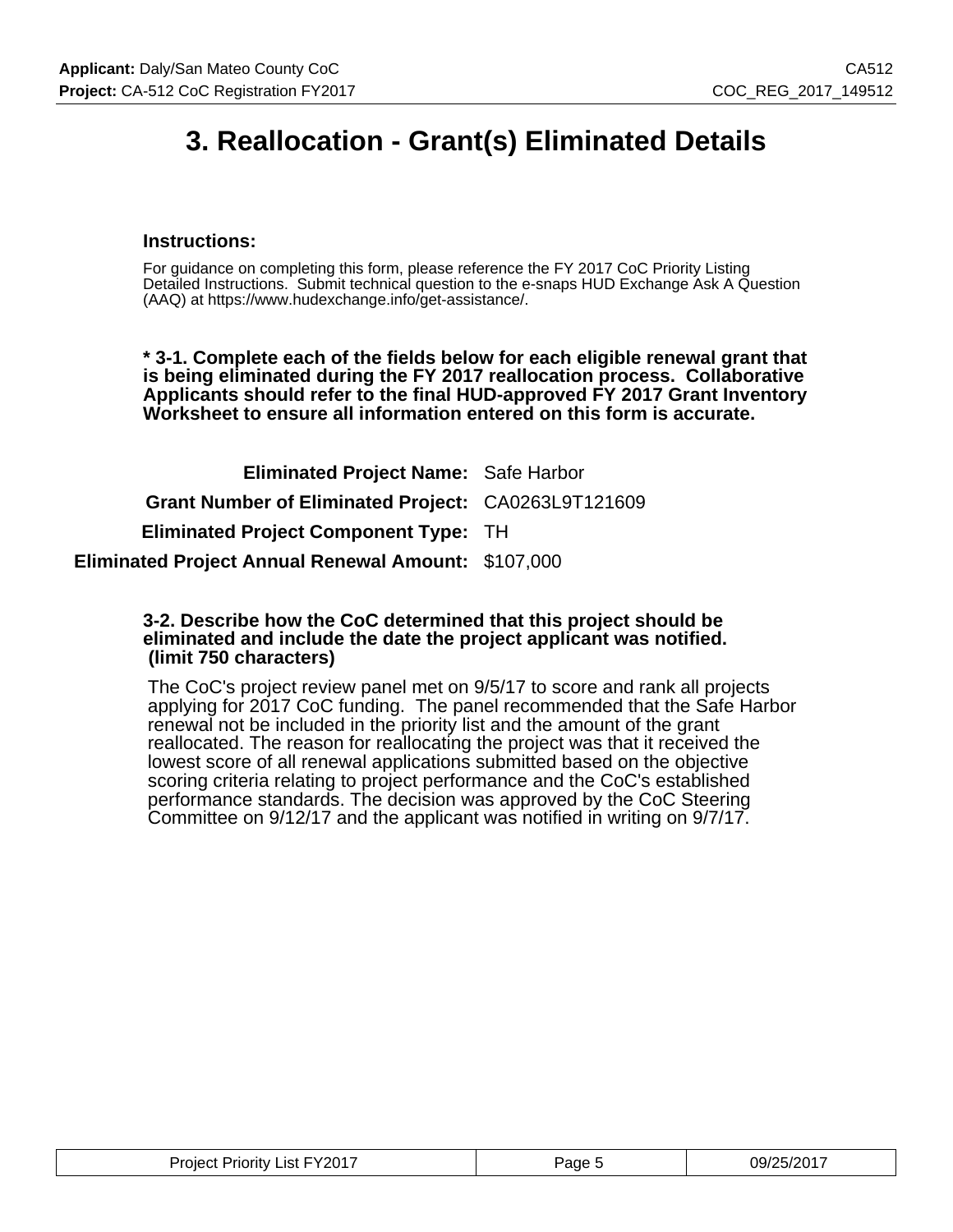### **4. Reallocation - Grant(s) Reduced**

**CoCs that are reallocating eligible renewal project funds to create a new project application – as detailed in the FY 2017 CoC Program Competition NOFA – may do so by reducing one or more expiring eligible renewal projects. CoCs that are reducing eligible renewal projects entirely must identify those projects on this form.**

| <b>Amount Available for New Project</b><br>(Sum of All Reduced Projects) |                                       |                             |                           |                                            |                          |
|--------------------------------------------------------------------------|---------------------------------------|-----------------------------|---------------------------|--------------------------------------------|--------------------------|
| \$74,768                                                                 |                                       |                             |                           |                                            |                          |
| <b>Reduced Project</b><br><b>Name</b>                                    | <b>Reduced Grant</b><br><b>Number</b> | Annual<br>Renewal<br>Amount | Amount<br><b>Retained</b> | <b>Amount available</b><br>for new project | <b>Reallocation Type</b> |
| First Step for Fa                                                        | CA0257L9T121608                       | \$504,212                   | \$429,444                 | \$74,768                                   | Regular                  |

| `Y201.<br>.ıst<br>.olec<br>жну<br>ΊК<br>- -<br>. . | аое | . .<br><u>ng,</u><br>112 |
|----------------------------------------------------|-----|--------------------------|
|----------------------------------------------------|-----|--------------------------|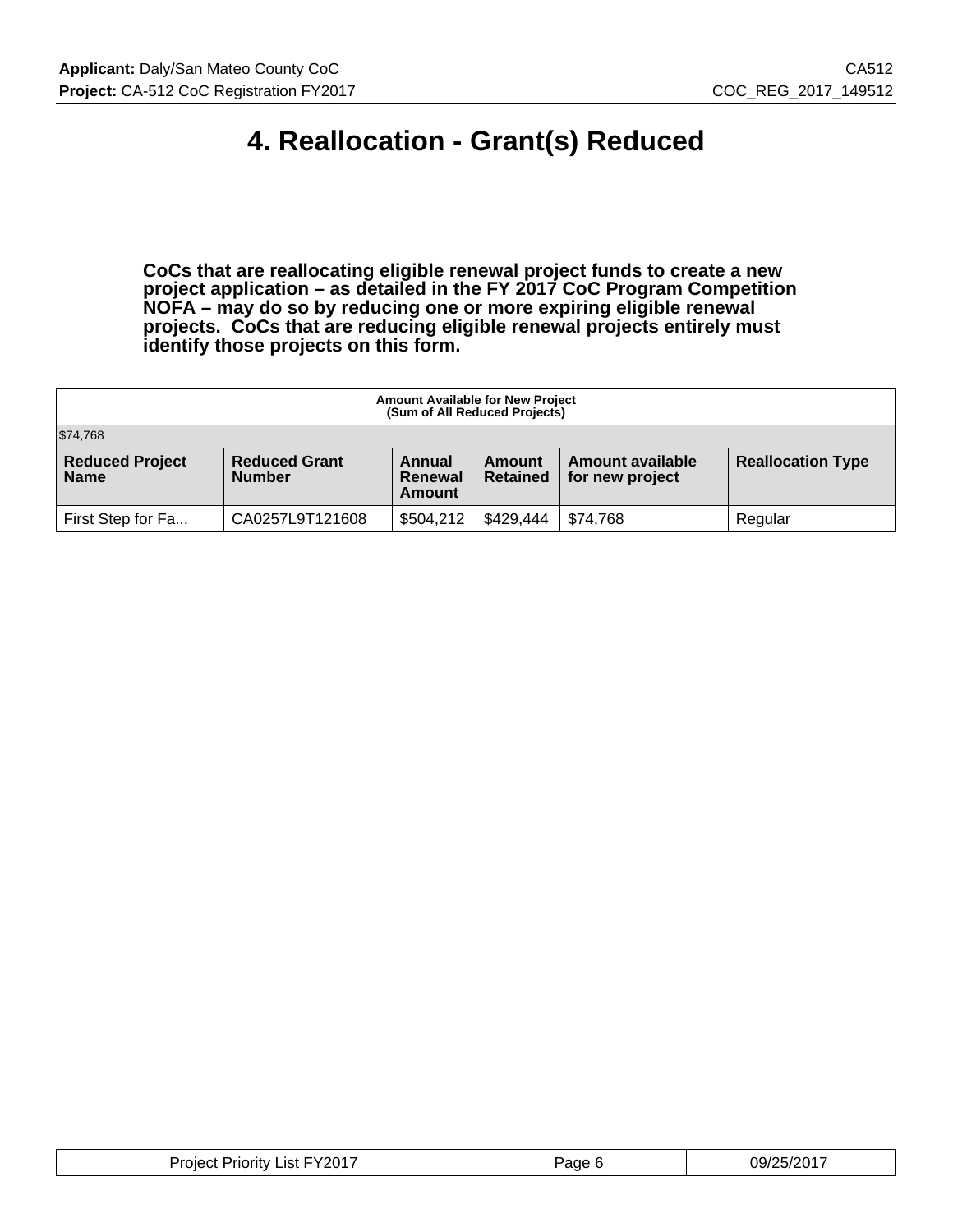### **4. Reallocation - Grant(s) Reduced Details**

#### **Instructions:**

For guidance on completing this form, please reference the FY 2017 CoC Priority Listing Detailed Instructions. Submit technical question to the e-snaps HUD Exchange Ask A Question (AAQ) at https://www.hudexchange.info/get-assistance/.

**4-1. Complete the fields below for each eligible renewal grant that is being reduced during the FY 2017 reallocation process. Collaborative Applicants should refer to the final HUD-approved FY 2017 Grant Inventory Worksheet to ensure all information entered here is accurate.**

|                                                                                                                  | <b>Reduced Project Name:</b> First Step for Families 2016 |
|------------------------------------------------------------------------------------------------------------------|-----------------------------------------------------------|
| Grant Number of Reduced Project: CA0257L9T121608                                                                 |                                                           |
| <b>Reduced Project Current Annual Renewal \$504,212</b><br>Amount:                                               |                                                           |
| <b>Amount Retained for Project: \$429,444</b>                                                                    |                                                           |
| Amount available for New Project(s): \$74,768<br>(This amount will auto-calculate by selecting<br>"Save" button) |                                                           |

#### **4-2. Describe how the CoC determined that this project should be reduced and include the date the project applicant was notified of the reduction. (limit 750 characters)**

The CoC's project review panel met on 9/5/17 to score and rank all projects applying for 2017 CoC funding. The panel recommended that the First Step for Families renewal grant be partially reallocated. The reason for reallocating part of the project was that it received one of the lowest score of all renewal applications submitted based on the objective scoring criteria relating to project performance and the CoC's established performance standards. The decision was approved by the CoC Steering Committee on 9/12/17 and the applicant was notified in writing on 9/7/17.

| <b>Project Priority List FY2017</b> | Page | 09/25/2017 |
|-------------------------------------|------|------------|
|-------------------------------------|------|------------|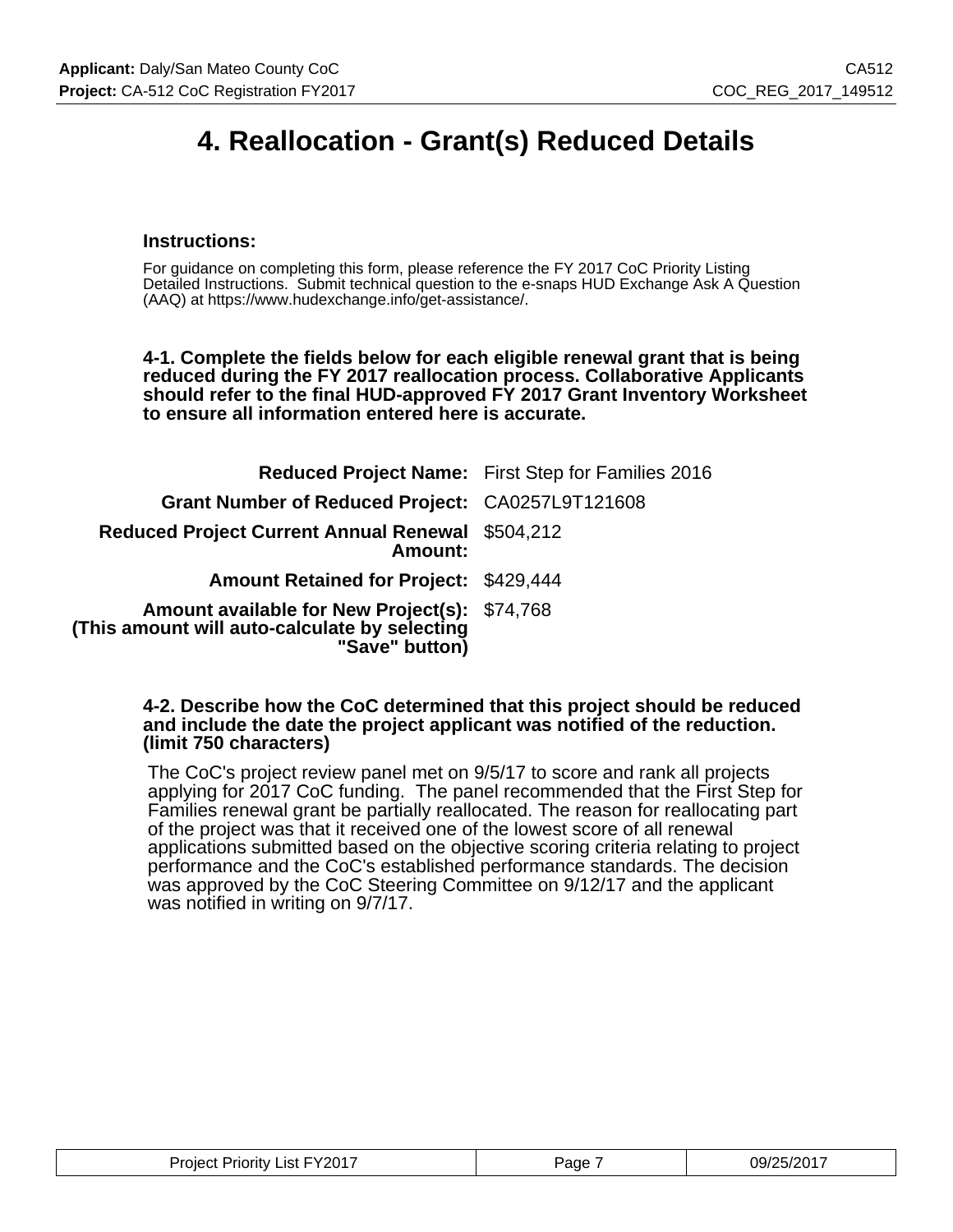### **5. Reallocation - New Project(s)**

**Collaborative Applicants must complete each field on this form that identifies the new project(s) the CoC created through the reallocation process.**

**Sum of All New Reallocated Project Requests (Must be less than or equal to total amount(s) eliminated and/or reduced)**

|  | \$181,768 |  |
|--|-----------|--|
|  |           |  |

| $V = V$                   |                                   |                                 |                           |                          |  |  |  |
|---------------------------|-----------------------------------|---------------------------------|---------------------------|--------------------------|--|--|--|
| <b>Current Priority #</b> | <b>New Project</b><br><b>Name</b> | <b>Component</b><br><b>Type</b> | <b>Transferred Amount</b> | <b>Reallocation Type</b> |  |  |  |
| 19                        | Shelter Plus                      | РH                              | \$74,768                  | Regular                  |  |  |  |
| -23                       | Permanent Su                      | РH                              | \$107,000                 | Regular                  |  |  |  |

| <b>Project Priority List FY2017</b> | Page 8 | 09/25/2017 |
|-------------------------------------|--------|------------|
|-------------------------------------|--------|------------|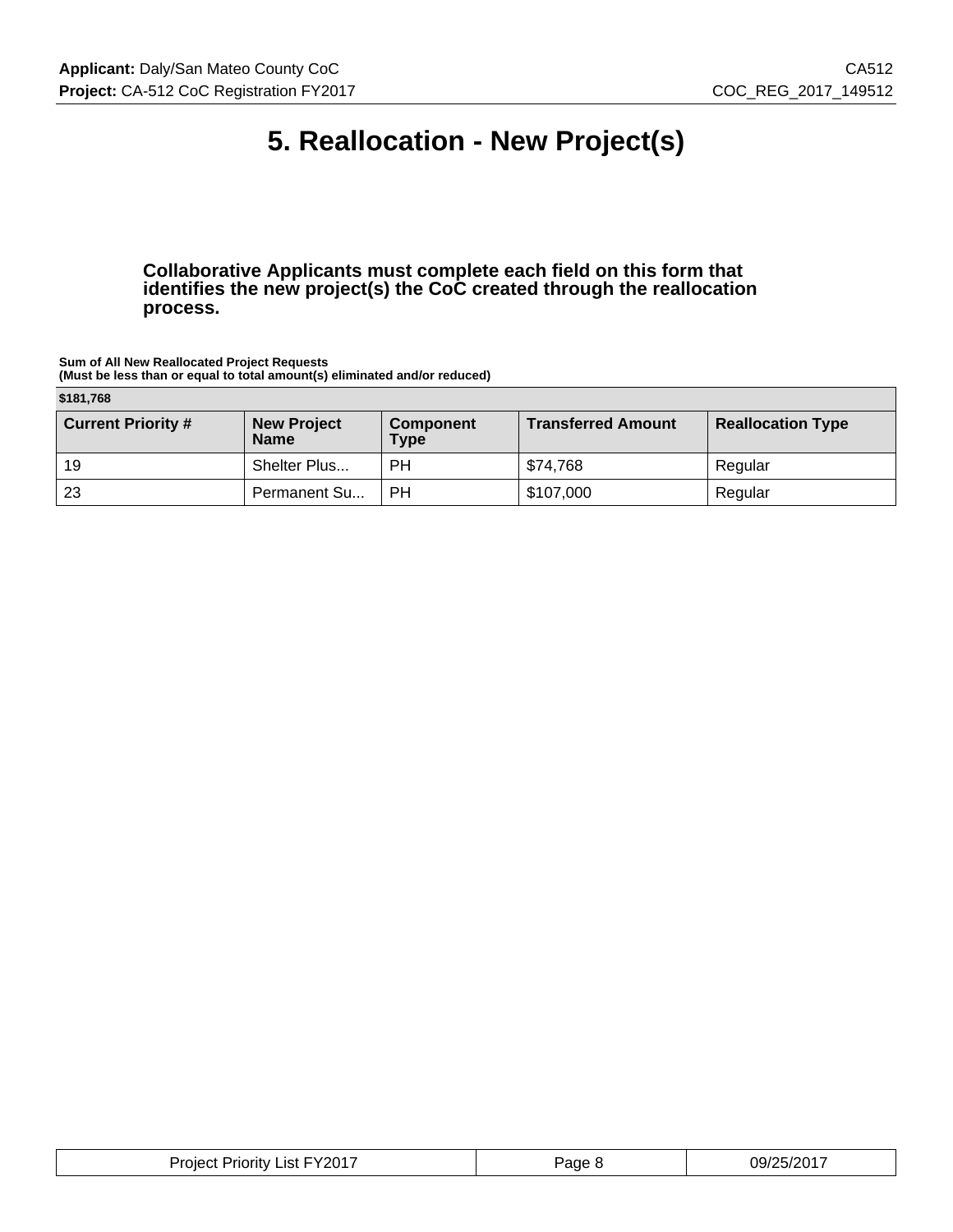### **5. Reallocation - New Project(s) Details**

#### **Instructions:**

For guidance on completing this form, please reference the FY 2017 CoC Priority Listing Detailed Instructions. Submit technical question to the e-snaps HUD Exchange Ask A Question (AAQ) at https://www.hudexchange.info/get-assistance/.

**5-1. Complete each of the fields below for each new project created through reallocation in the FY 2017 CoC Program Competition. For list of all eligible types of new projects that may be created through the reallocation process, see the FY 2017 CoC Program Competition NOFA.**

| FY 2017 Rank (from Project Listing): 19           |                                                                                                        |
|---------------------------------------------------|--------------------------------------------------------------------------------------------------------|
|                                                   | <b>Proposed New Project Name:</b> Shelter Plus Care Tenant Based (SP10)<br><b>Supportive Services)</b> |
| <b>Component Type: PH</b>                         |                                                                                                        |
| <b>Amount Requested for New Project: \$74,768</b> |                                                                                                        |

### **5. Reallocation - New Project(s) Details**

#### **Instructions:**

For guidance on completing this form, please reference the FY 2017 CoC Priority Listing Detailed Instructions. Submit technical question to the e-snaps HUD Exchange Ask A Question (AAQ) at https://www.hudexchange.info/get-assistance/.

**5-1. Complete each of the fields below for each new project created through reallocation in the FY 2017 CoC Program Competition. For list of all eligible types of new projects that may be created through the reallocation process, see the FY 2017 CoC Program Competition NOFA.**

**FY 2017 Rank (from Project Listing):** 23

**Proposed New Project Name:** Permanent Supportive Housing (SP16 Expansion-2)

**Component Type:** PH

**Amount Requested for New Project:** \$107,000

| <b>Project Priority List FY2017</b> | Page | 09/25/2017 |
|-------------------------------------|------|------------|
|-------------------------------------|------|------------|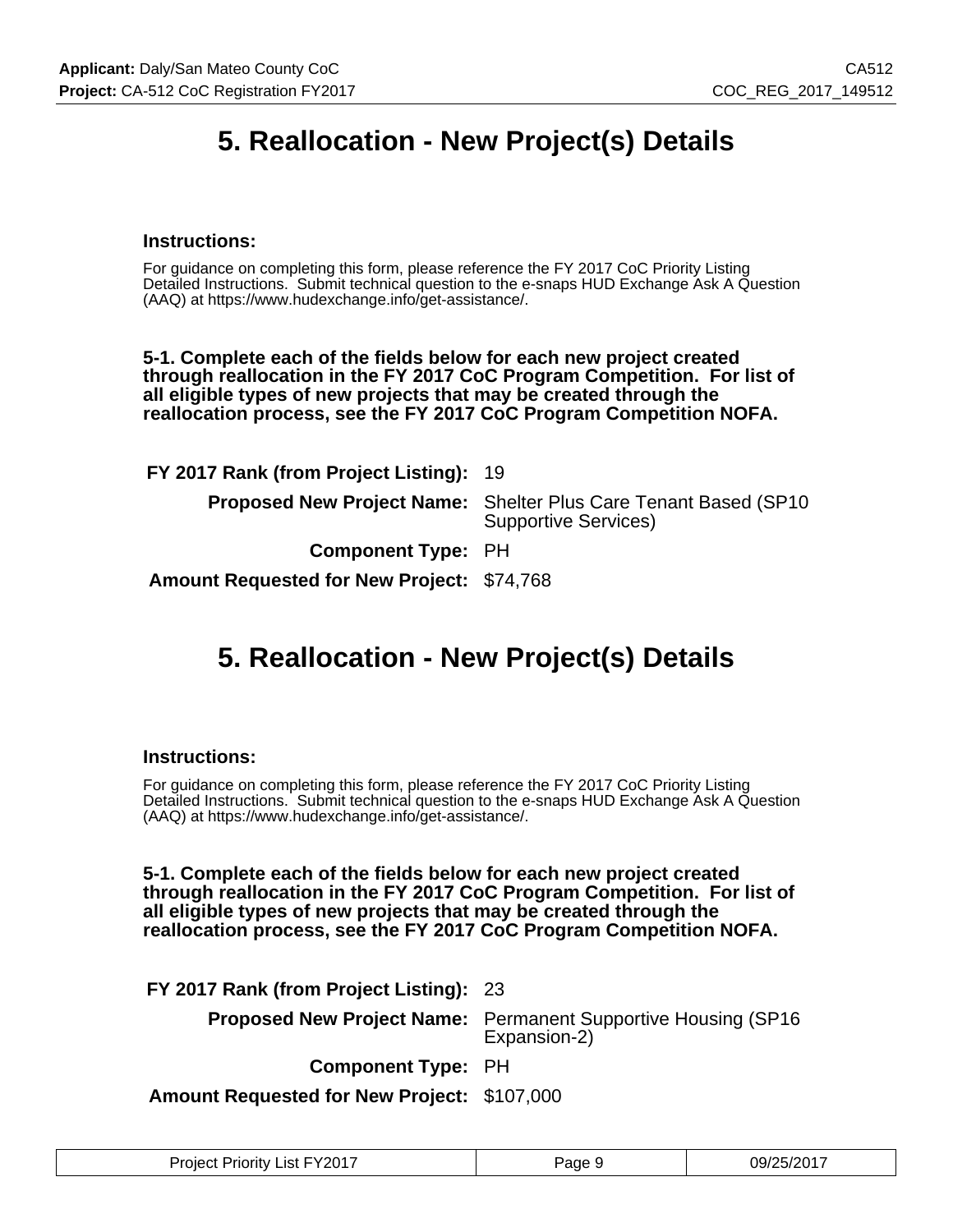### **6. Reallocation: Balance Summary**

#### **Instructions**

For guidance on completing this form, please reference the FY 2017 CoC Priority Listing Detailed Instructions. Submit technical question to the e-snaps HUD Exchange Ask A Question (AAQ) at https://www.hudexchange.info/get-assistance/.

**6-1 Below is a summary of the information entered on the eliminated and reduced reallocation forms. The last field on this form, "Remaining Reallocation Balance" should equal zero. If there is a positive balance remaining, this means the amount of funds being eliminated or reduced are greater than the amount of funds request for the new reallocated project(s). If there is a negative balance remaining, this means that more funds are being requested for the new reallocated project(s) than have been reduced or eliminated from other eligible renewal projects.**

#### **Reallocation Chart: Reallocation Balance Summary**

| Reallocated funds available for new project(s): | \$181.768 |
|-------------------------------------------------|-----------|
| Amount requested for new project(s):            | \$181.768 |
| <b>Remaining Reallocation Balance:</b>          | 'SC       |

| <b>Project Priority List FY2017</b> | Paɑe<br>10 | 09/25/2017 |
|-------------------------------------|------------|------------|
|-------------------------------------|------------|------------|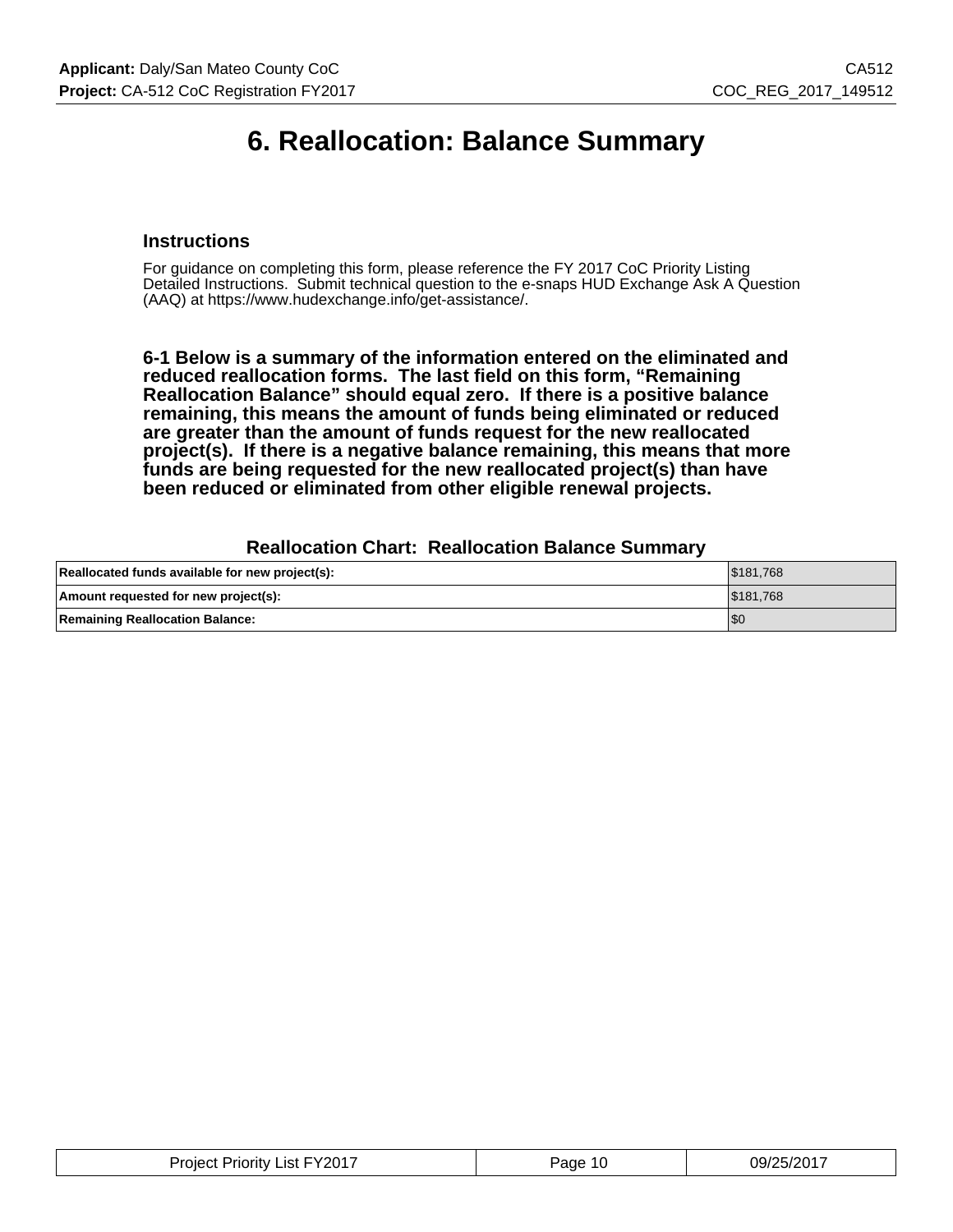### **Continuum of Care (CoC) New Project Listing**

#### **Instructions:**

Prior to starting the New Project Listing, Collaborative Applicants should carefully review the "CoC Priority Listing Detailed Instructions" and the "CoC Project Listing Instructional Guide", both of which are availble at: https://www.hudexchange.info/e-snaps/guides/coc-programcompetition-resources.

To upload all new project applications that have been submitted to this CoC Project Listing, click on the "Update List" button. This process may take a few minutes based upon the number of new projects submitted that need to be located in the e-snaps system. The Collaborative Applicant may update each of the Project Listings simultaneously. The Collaborative Applicant can wait for the Project Listings to be updated or can log out of e-snaps and come back later to view the updated list(s). To review a project on the New Project Listing, click on the magnifying glass next to each project to view project details. To view the actual project application, click on the orange folder. If there are errors identified by the Collaborative Applicant, the project can be amended back to the project applicant to make the necessary changes by clicking on the amend icon. The Collaborative Applicant has the sole responsibility for ensuring all amended projects are resubmitted and appear on this project listing BEFORE submitting the CoC Priority Listing in e-snaps.

| Project<br><b>Name</b>                | Date<br><b>Submitte</b><br>d | Comp<br>Type | Applican<br>t Name        | <b>Budget</b><br><b>Amount</b> | Grant<br>Term | Rank | <b>PH/Reall</b><br><b>OC</b> | <b>PSH/RR</b><br>н | <b>Expansi</b><br>on |
|---------------------------------------|------------------------------|--------------|---------------------------|--------------------------------|---------------|------|------------------------------|--------------------|----------------------|
| Permane<br>nt<br>Support              | 2017-09-<br>24<br>19:56      | PH           | Housing<br>Authority.<br> | \$107,000                      | 1 Year        | 23   | Reallocati<br>on.            | <b>PSH</b>         | Yes                  |
| <b>Shelter</b><br><b>Plus</b><br>Care | 2017-09-<br>24<br>19:36      | PH           | Housing<br>Authority.<br> | \$74,768                       | 1 Year        | 19   | Reallocati<br>on.            | <b>PSH</b>         | Yes                  |
| Permane<br>nt<br>Support              | 2017-09-<br>24<br>19:49      | PH           | Housing<br>Authority.<br> | \$536,444                      | 1 Year        | 22   | <b>PH</b><br><b>Bonus</b>    | <b>PSH</b>         | Yes                  |

| <b>Project Priority List FY2017</b> | Page 11 | 09/25/2017 |
|-------------------------------------|---------|------------|
|-------------------------------------|---------|------------|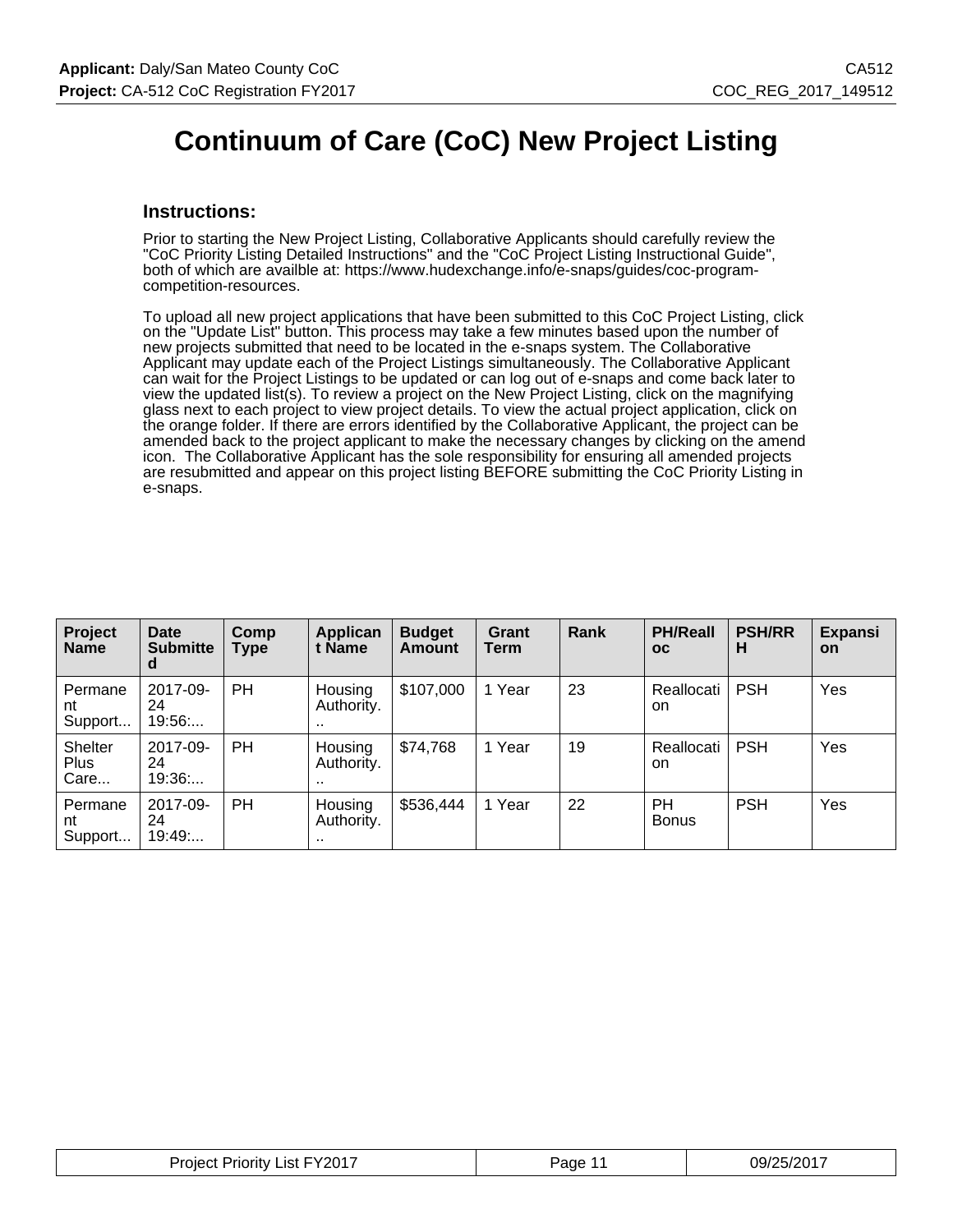### **Continuum of Care (CoC) Renewal Project Listing**

#### **Instructions:**

Prior to starting the New Project Listing, Collaborative Applicants should carefully review the "CoC Priority Listing Detailed Instructions" and the "CoC Project Listing Instructional Guide", both of which are available at: https://www.hudexchange.info/e-snaps/guides/coc-programcompetition-resources.

To upload all renewal project applications that have been submitted to this Renewal Project Listing, click on the "Update List" button. This process may take a few minutes based upon the number of renewal projects that need to be located in the e-snaps system. The Collaborative Applicant may update each of the Project Listings simultaneously. The Collaborative Applicant can wait for the Project Listings to be updated or can log out of e-snaps and come back later to view the updated list(s). To review a project on the Renewal Project Listing, click on the magnifying glass next to each project to view project details. To view the actual project application, click on the orange folder. If there are errors identified by the Collaborative Applicant, the project can be amended back to the project applicant to make the necessary changes by clicking on the amend icon. The Collaborative Applicant has the sole responsibility for ensuring all amended projects are resubmitted and appear on this project listing BEFORE submitting the CoC Priority Listing in e-snaps.

**The Collaborative Applicant certifies that there is a demonstrated need for all renewal permanent supportive housing and rapid re-housing projects listed on the Renewal Project Listing.** X

**The Collaborative Applicant does not have any renewal permanent supportive housing or rapid re-housing renewal projects.**

| Project<br><b>Name</b> | Date<br><b>Submitted</b> | <b>Grant Term</b> | <b>Applicant</b><br><b>Name</b> | <b>Budget</b><br><b>Amount</b> | Rank | <b>PSH/RRH</b> | <b>Comp Type</b> |
|------------------------|--------------------------|-------------------|---------------------------------|--------------------------------|------|----------------|------------------|
| Spring<br>Street Tra   | 2017-09-20<br>10:44      | 1 Year            | Mental<br>Health Ass            | \$40,283                       | 13   |                | TН               |
| <b>SAYAT</b>           | 2017-09-20<br>10:44      | 1 Year            | Mental<br>Health Ass            | \$74,666                       | 12   | <b>PSH</b>     | <b>PH</b>        |
| Family<br>Crossroads   | 2017-09-20<br>13:11      | 1 Year            | LifeMoves                       | \$133,750                      | 15   |                | TН               |
| Vendome<br>2017        | 2017-09-20<br>13:24      | 1 Year            | LifeMoves                       | \$191,257                      | -1   | <b>PSH</b>     | <b>PH</b>        |

| $\lambda$ FY201 $^-$<br>Project<br>.ıst<br>nority | Page<br>. .<br>. . | 10017<br>09/25<br>$-9/7$<br>- 2 |
|---------------------------------------------------|--------------------|---------------------------------|
|---------------------------------------------------|--------------------|---------------------------------|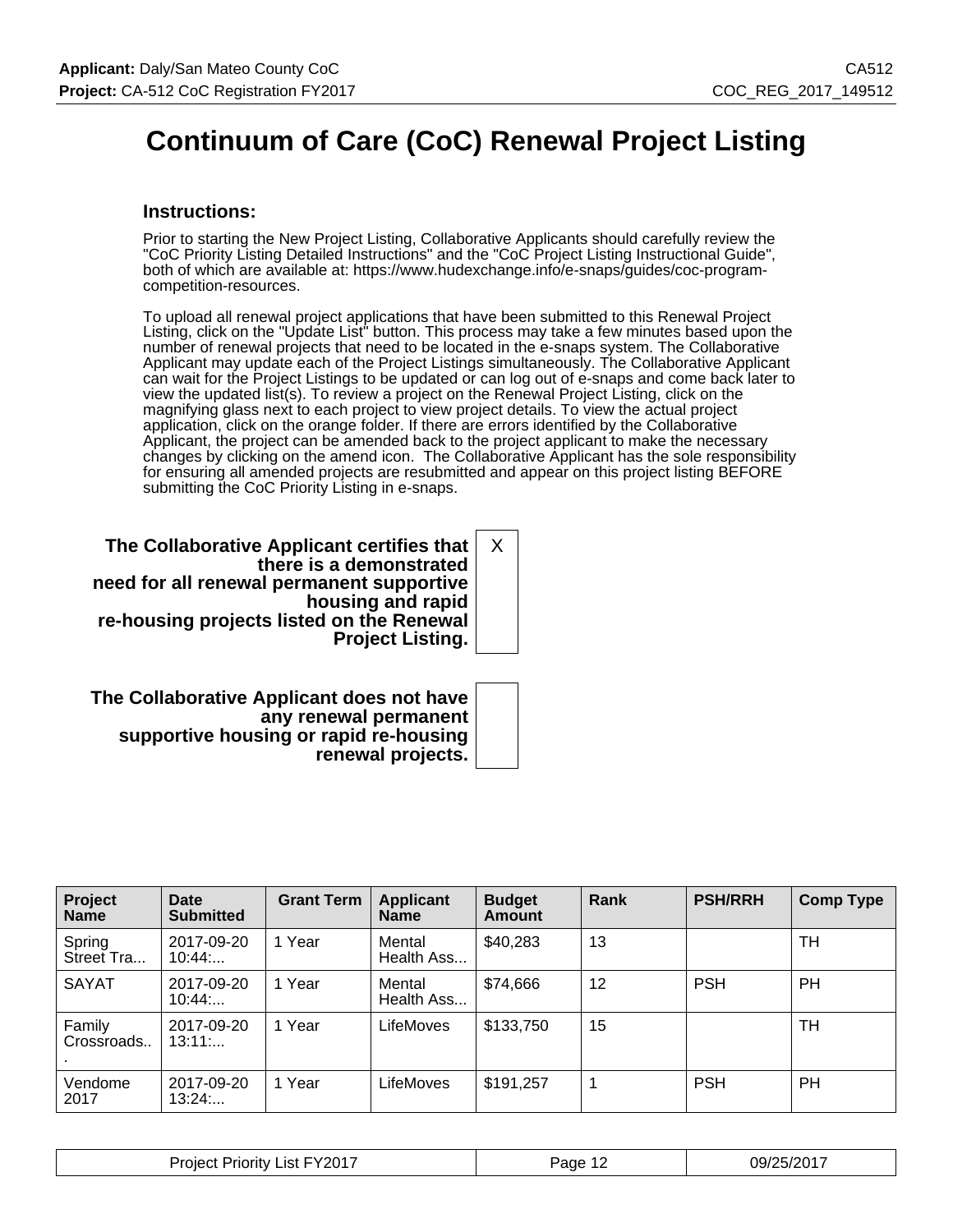#### Applicant: Daly/San Mateo County CoC CA512 **Project:** CA-512 CoC Registration FY2017 COC\_REG\_2017\_149512

| Redwood<br>Family Ho                   | 2017-09-20<br>13:19  | 1 Year | LifeMoves            | \$133,750   | 10                      |            | <b>TH</b>   |
|----------------------------------------|----------------------|--------|----------------------|-------------|-------------------------|------------|-------------|
| Casa de Sor<br>Juana                   | 2017-09-20<br>13:15  | 1 Year | <b>CORA</b>          | \$229,668   | $\overline{7}$          |            | <b>TH</b>   |
| First Step for<br>Fa                   | 2017-09-20<br>12:17: | 1 Year | LifeMoves            | \$429,444   | 21                      |            | <b>TH</b>   |
| <b>SAFE</b><br>(Savings &<br>Ė         | 2017-09-20<br>13:14  | 1 Year | LifeMoves            | \$145,911   | 14                      | <b>RRH</b> | PH          |
| Rapid Re-<br>housing                   | 2017-09-20<br>13:21  | 1 Year | LifeMoves            | \$434,004   | $6\phantom{1}$          | <b>RRH</b> | PH          |
| Permanent<br>Support                   | 2017-09-20<br>17:51  | 1 Year | Housing<br>Authority | \$1,051,041 | 11                      | <b>PSH</b> | PH          |
| Permanent<br>Support                   | 2017-09-20<br>17:53  | 1 Year | Housing<br>Authority | \$602,120   | 18                      | <b>PSH</b> | PH          |
| <b>Shelter Plus</b><br>Care            | 2017-09-20<br>17:51  | 1 Year | Housing<br>Authority | \$214,345   | 16                      | <b>PSH</b> | PH          |
| <b>Shelter Plus</b><br>Care            | 2017-09-20<br>17:43  | 1 Year | Housing<br>Authority | \$196,483   | $\overline{2}$          | <b>PSH</b> | PH          |
| <b>SHP</b><br>Scattered<br><b>Site</b> | 2017-09-20<br>17:46  | 1 Year | Housing<br>Authority | \$886,735   | 3                       | <b>PSH</b> | PH          |
| <b>Shelter Plus</b><br>Care            | 2017-09-20<br>17:49: | 1 Year | Housing<br>Authority | \$64,077    | 8                       | <b>PSH</b> | PH          |
| Permanent<br>Support                   | 2017-09-20<br>17:52  | 1 Year | Housing<br>Authority | \$408,031   | 17                      | <b>PSH</b> | PH          |
| <b>Shelter Plus</b><br>Care            | 2017-09-20<br>17:47  | 1 Year | Housing<br>Authority | \$1,146,966 | $\overline{\mathbf{4}}$ | <b>PSH</b> | <b>PH</b>   |
| <b>Shelter Plus</b><br>Care            | 2017-09-20<br>17:50: | 1 Year | Housing<br>Authority | \$2,226,452 | 9                       | <b>PSH</b> | PH          |
| Housing<br>$Plus - So$                 | 2017-09-20<br>17:48  | 1 Year | Housing<br>Authority | \$69,875    | 5                       | <b>PSH</b> | PH          |
| San Mateo<br>County                    | 2017-09-25<br>11:28  | 1 Year | San Mateo<br>County  | \$80,110    | 20                      |            | <b>HMIS</b> |

| Project Priority List FY2017 | Page<br>ں ا | 09/25/2017 |
|------------------------------|-------------|------------|
|------------------------------|-------------|------------|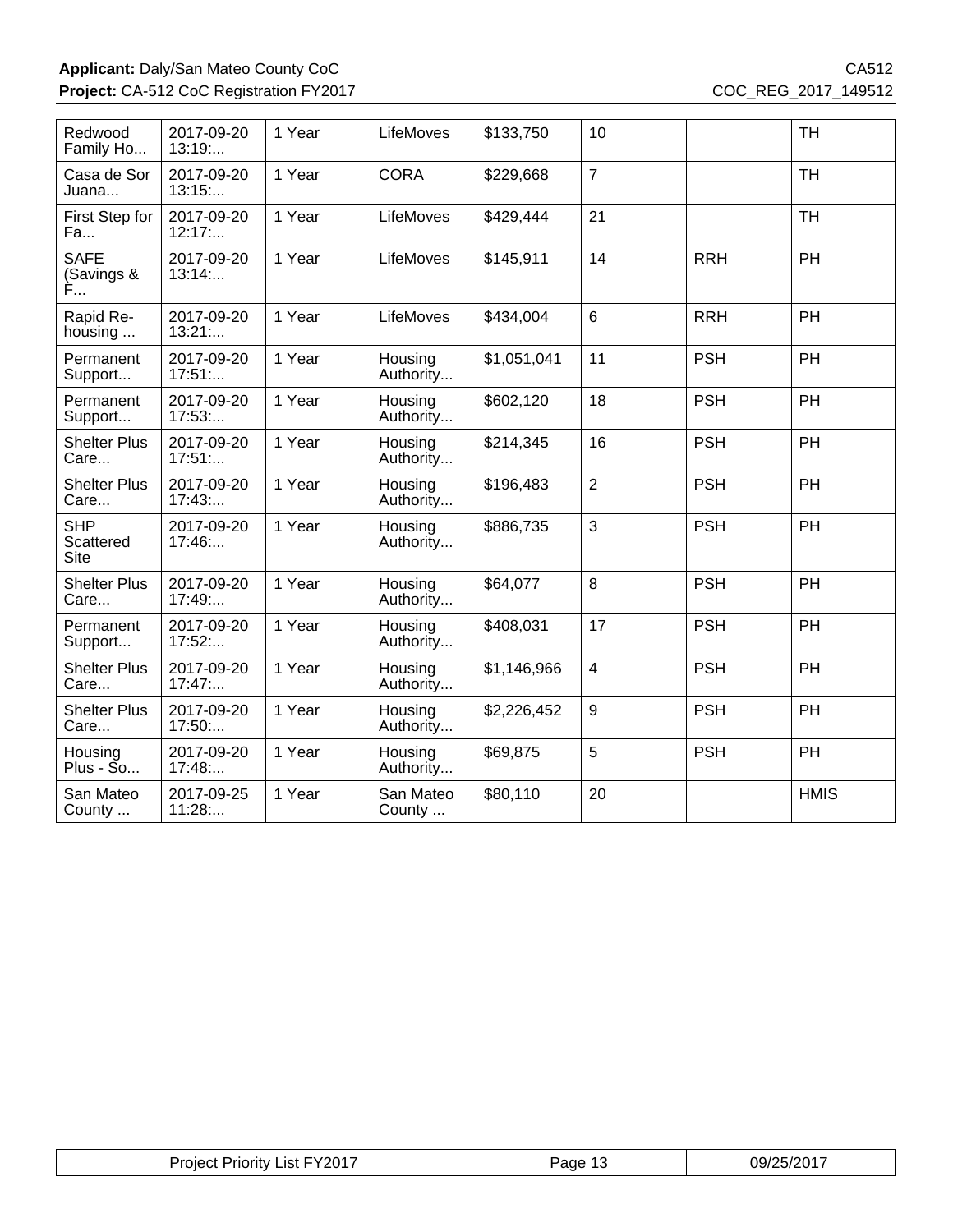### **Continuum of Care (CoC) Planning Project Listing**

#### **Instructions:**

Prior to starting the CoC Planning Project Listing, Collaborative Applicants should carefully review the "CoC Priority Listing Detailed Instructions" and the "CoC Project Listing Instructional Guide," both of which are available at: https://www.hudexchange.info/e-snaps/guides/cocprogram-competition-resources.

To upload the CoC planning project application that has been submitted to this CoC Planning Project Listing, click on the "Update List" button. This process may take a few minutes as the project will need to be located in the e-snaps system. The Collaborative Applicant may update each of the Project Listings simultaneously. The Collaborative Applicant can wait for the Project Listings to be updated or can log out of e-snaps and come back later to view the updated list(s). To review the CoC Planning Project Listing, click on the magnifying glass next to view the project details. To view the actual project application, click on the orange folder. If there are errors identified by the Collaborative Applicant, the project can be amended back to the project applicant to make the necessary changes by clicking on the amend icon.

Only one CoC Planning project application can be submitted by a Collaborative Applicant and must match the Collaborative Applicant information on the CoC Applicant Profile. Any additional CoC Planning project applications must be rejected.

| <b>Proiect Name</b>  | <b>Date Submitted</b> | <b>Grant Term</b> | <b>Applicant Name</b> | <b>Budget Amount</b> | <b>Comp Type</b>     |
|----------------------|-----------------------|-------------------|-----------------------|----------------------|----------------------|
| CA-512 CoC<br>Planni | 2017-09-25<br>11:36   | Year              | San Mateo<br>County   | \$268,222            | CoC Planning<br>Proj |

| <b>Project Priority List FY2017</b> | Page<br>ıд | 09/25/2017 |
|-------------------------------------|------------|------------|
|-------------------------------------|------------|------------|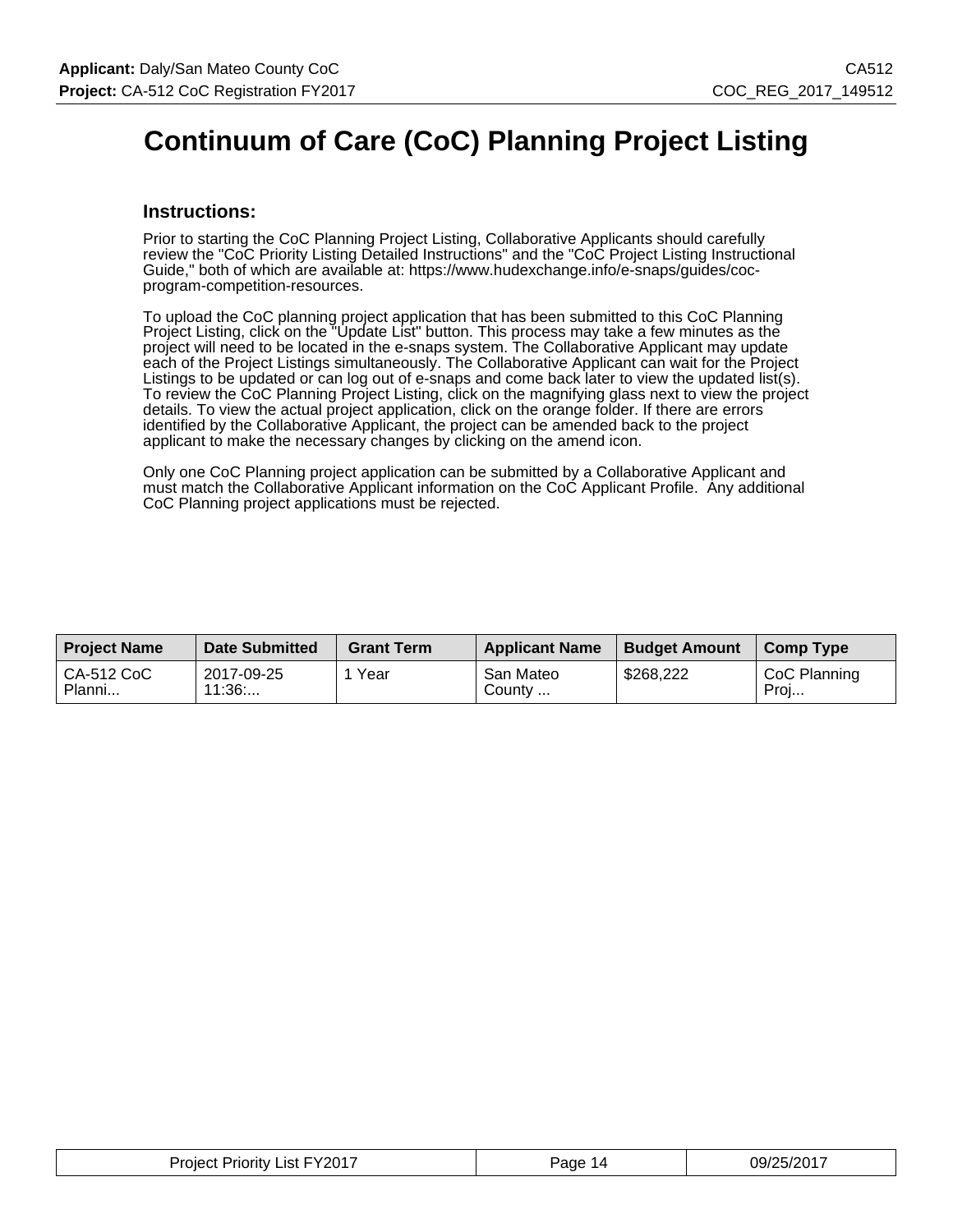### **Funding Summary**

#### **Instructions**

For additional information, carefully review the "CoC Priority Listing Detailed Instructions" and the "CoC Priority Listing Instructional Guide", both of which are available at: https://www.hudexchange.info/e-snaps/guides/coc-program-competition-resources.

This page contains the total budget summaries for each of the project listings for which the Collaborative Applicant approved and ranked or rejected project applications. The Collaborative Applicant must review this page to ensure the totals for each of the categories is accurate. The "Total CoC Request" indicates the total funding request amount the Collaborative Applicant will submit to HUD for funding consideration. As stated previously, only 1 UFA Cost project application (for UFA designated Collaborative Applicants only) and only 1 CoC Planning project application can be submitted and only the Collaborative Applicant designated by the CoC is eligible to request these funds.

| <b>Title</b>               | <b>Total Amount</b> |
|----------------------------|---------------------|
| Renewal Amount             | \$8,758,968         |
| New Amount                 | \$718,212           |
| <b>CoC Planning Amount</b> | \$268,222           |
| <b>Rejected Amount</b>     | \$0                 |
| <b>TOTAL CoC REQUEST</b>   | \$9,745,402         |

| <b>Project Priority List FY2017</b> | Page 15 | 09/25/2017 |
|-------------------------------------|---------|------------|
|-------------------------------------|---------|------------|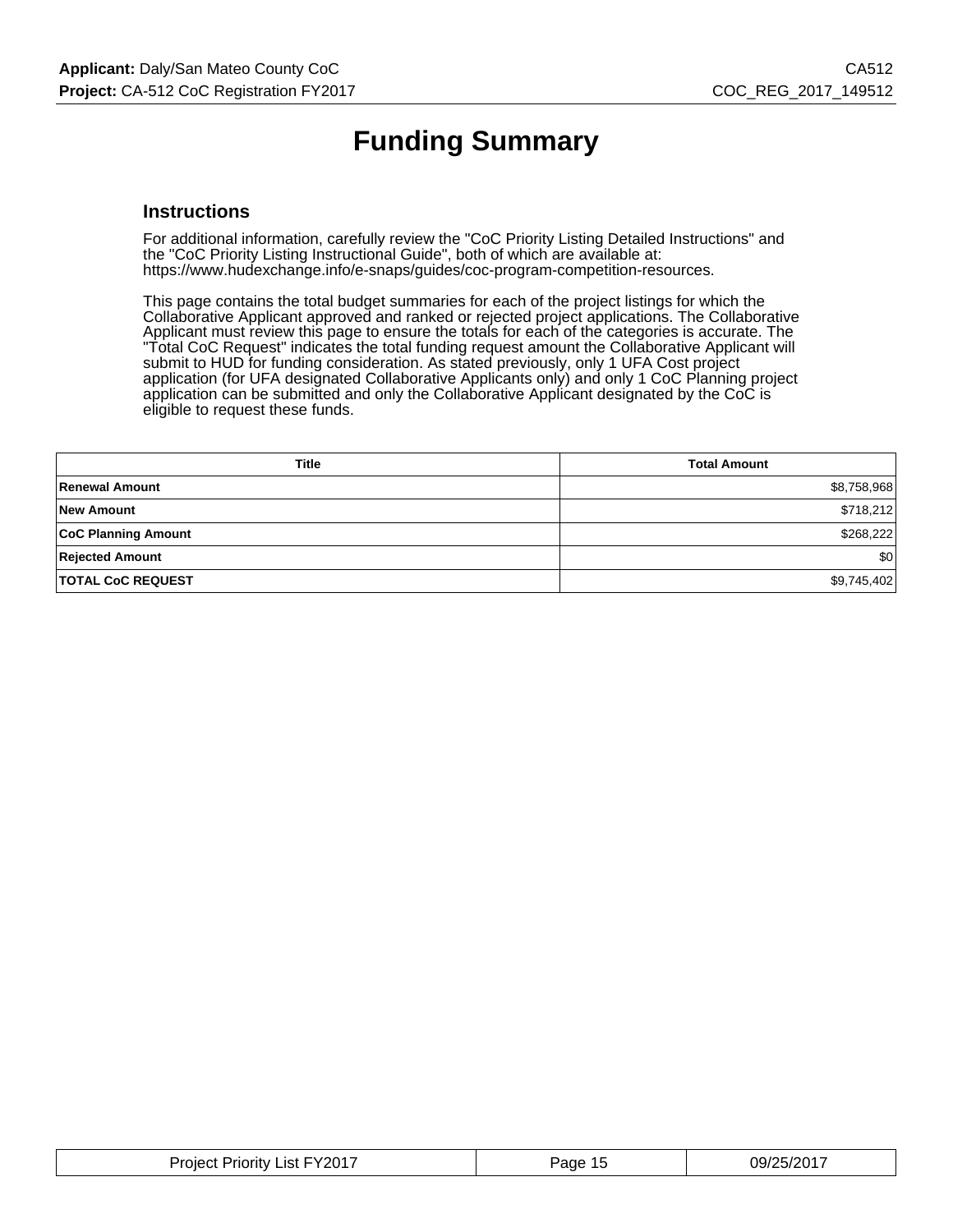### **Attachments**

| <b>Document Type</b>                                       | <b>Required?</b> | <b>Document Description</b> | <b>Date Attached</b> |
|------------------------------------------------------------|------------------|-----------------------------|----------------------|
| Certification of Consistency with<br>the Consolidated Plan | Yes              | Certification of            | 09/25/2017           |
| FY 2017 Rank (from Project<br>Listing)                     | No               |                             |                      |
| Other                                                      | No               |                             |                      |
| Other                                                      | <b>No</b>        |                             |                      |

| . FY2017<br>Proiect<br>_ıst :<br>'riority | Page<br>16 | 09/25/2017 |
|-------------------------------------------|------------|------------|
|-------------------------------------------|------------|------------|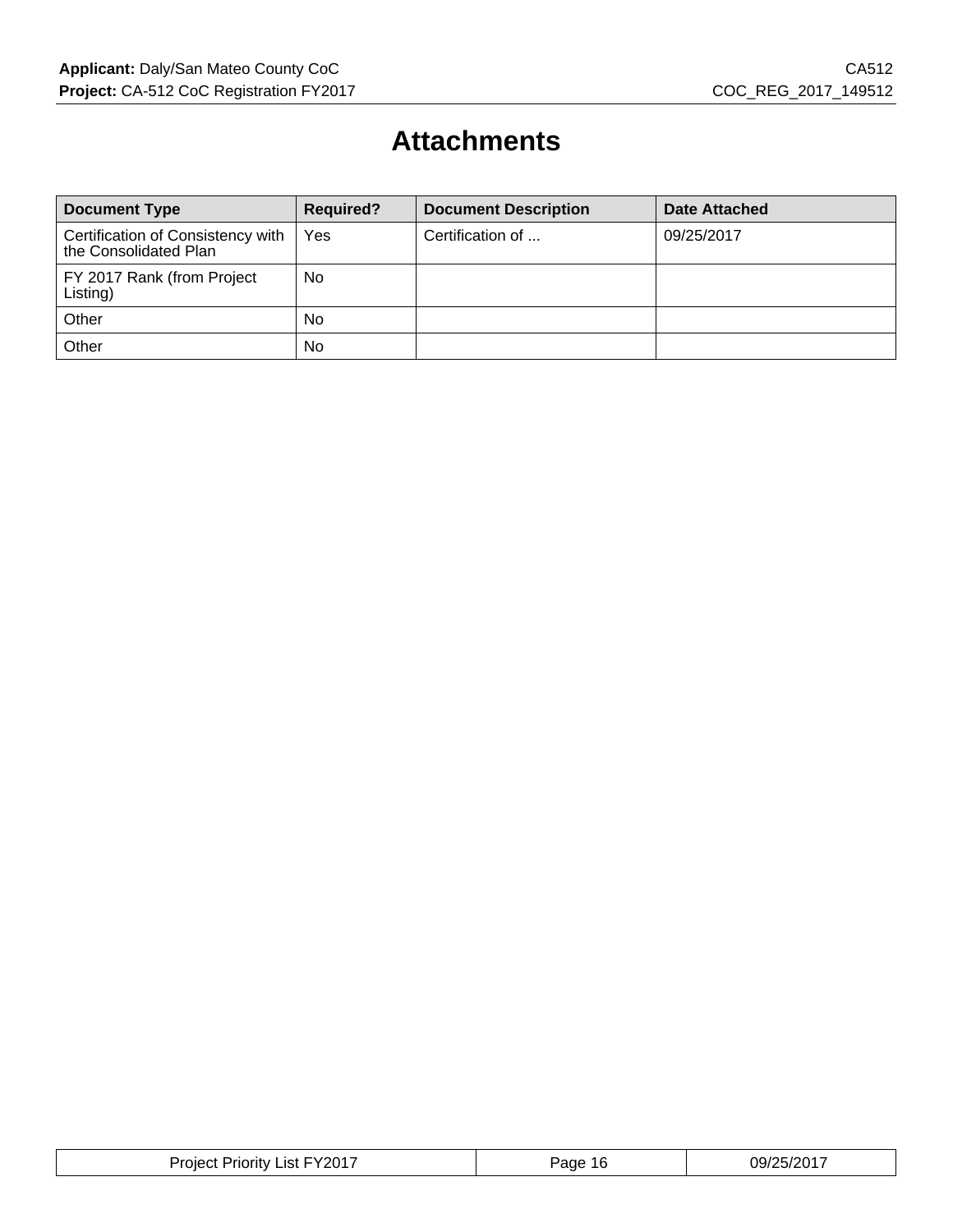### **Attachment Details**

**Document Description:** Certification of Consistency with the Consolidated Plan

### **Attachment Details**

**Document Description:**

### **Attachment Details**

**Document Description:**

### **Attachment Details**

**Document Description:**

| . ∟∨າ∩1⊤<br>⊃rم<br>_ıst<br>Priority ≀<br>$\sim$<br>'role.<br>- - | Page | 09/2<br>∤י∩מ<br>.⊿57″ |
|------------------------------------------------------------------|------|-----------------------|
|------------------------------------------------------------------|------|-----------------------|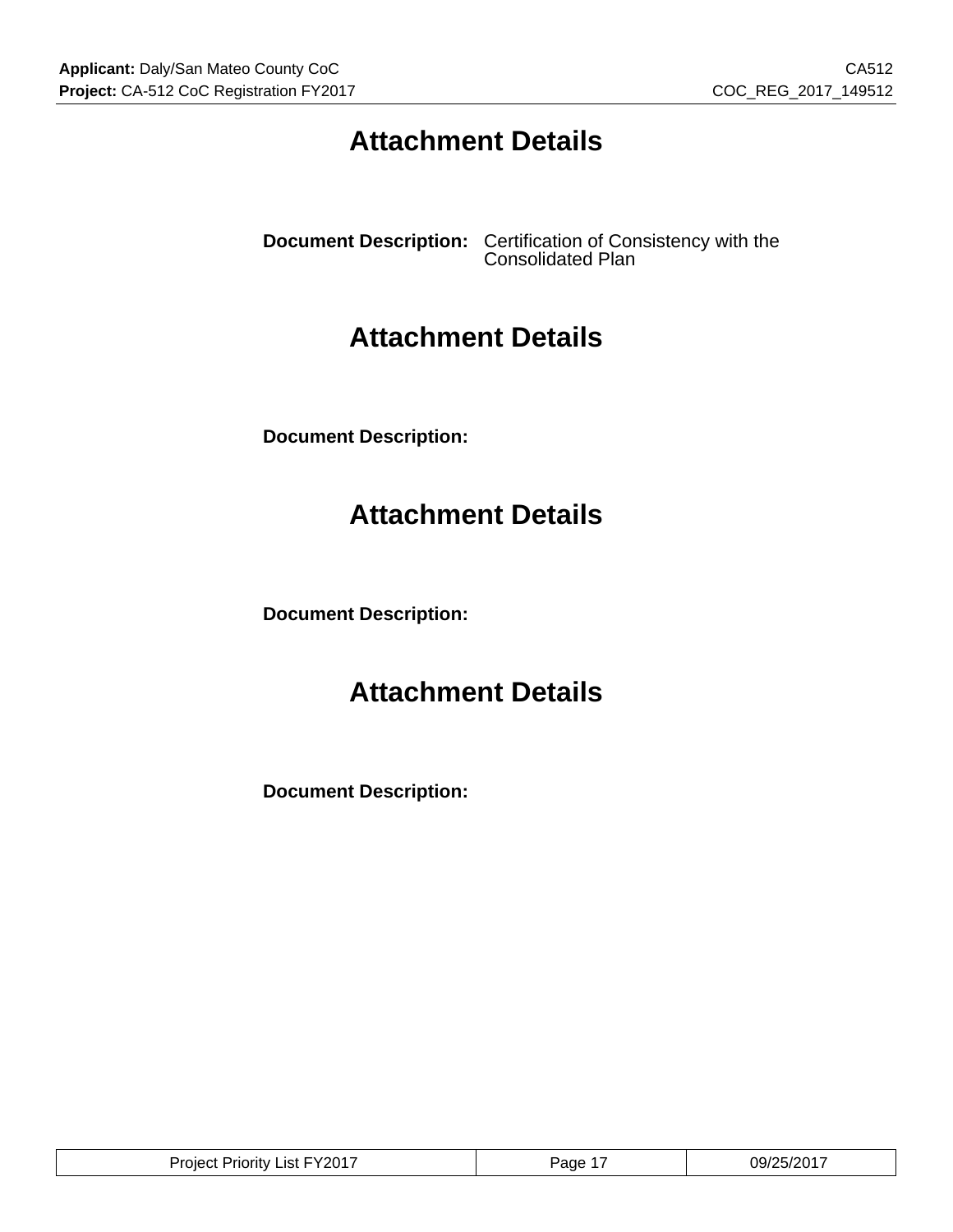### **Submission Summary**

**WARNING: The FY2017 CoC Consolidated Application requires 2 submissions. Both this Project Priority Listing AND the CoC Consolidated Application MUST be submitted.**

**WARNING: The FY2017 CoC Consolidated Application requires 2 submissions. Both this Project Priority Listing AND the CoC Consolidated Application MUST be submitted.**

| Page                                   | <b>Last Updated</b> |
|----------------------------------------|---------------------|
|                                        |                     |
| <b>Before Starting</b>                 | No Input Required   |
| <b>1A. Identification</b>              | 09/22/2017          |
| 2. Reallocation                        | 09/25/2017          |
| 3. Grant(s) Eliminated                 | 09/25/2017          |
| 4. Grant(s) Reduced                    | 09/25/2017          |
| 5. New Project(s)                      | 09/25/2017          |
| <b>6. Balance Summary</b>              | No Input Required   |
| <b>7A. CoC New Project Listing</b>     | 09/25/2017          |
| <b>7B. CoC Renewal Project Listing</b> | 09/25/2017          |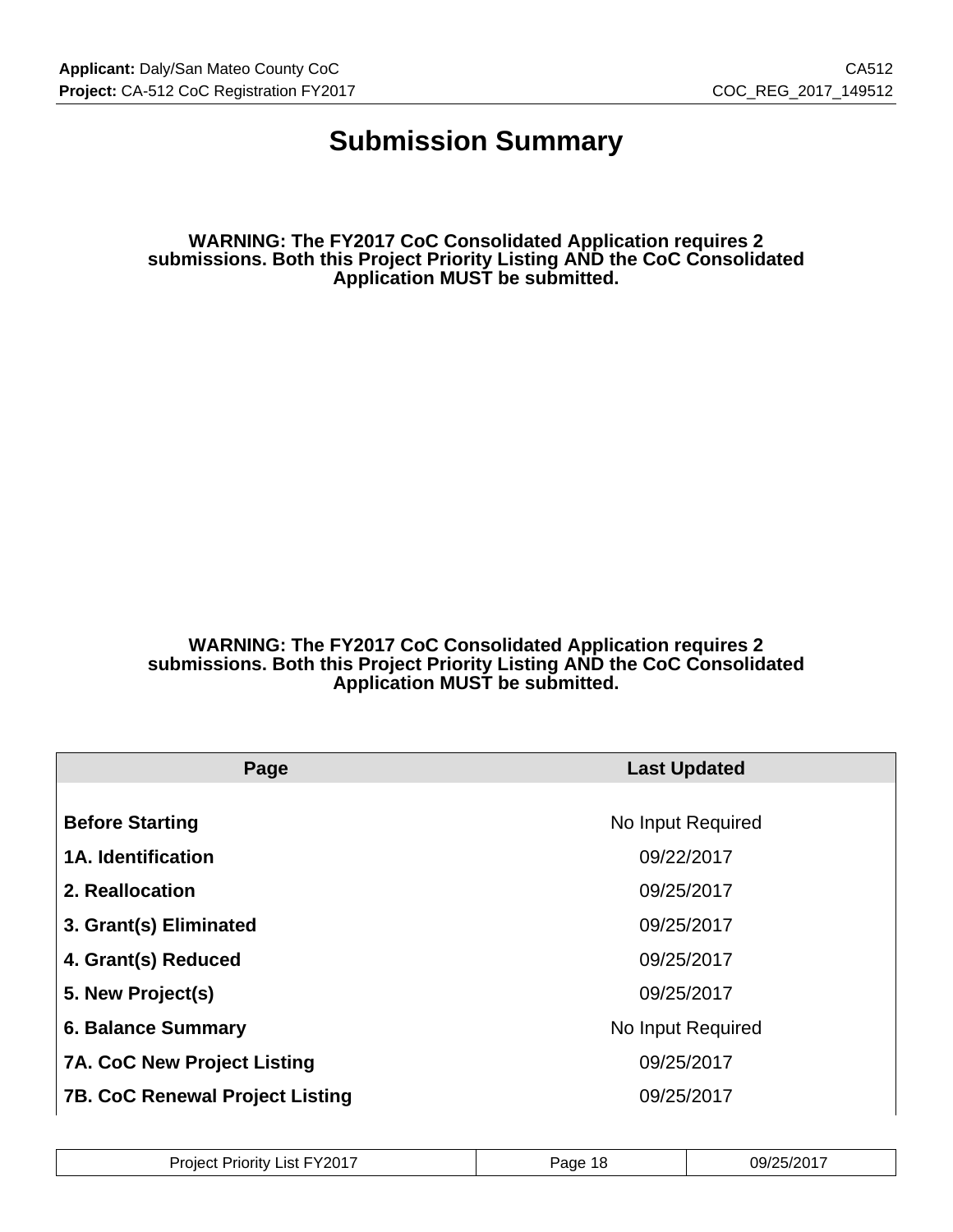**7D. CoC Planning Project Listing** 09/25/2017 **Funding Summary No Input Required No Input Required Attachments** 09/25/2017 **Submission Summary No Input Required No Input Required** 

| <b>Project Priority List FY2017</b> | Page<br>-19 | 09/25/2017 |
|-------------------------------------|-------------|------------|
|-------------------------------------|-------------|------------|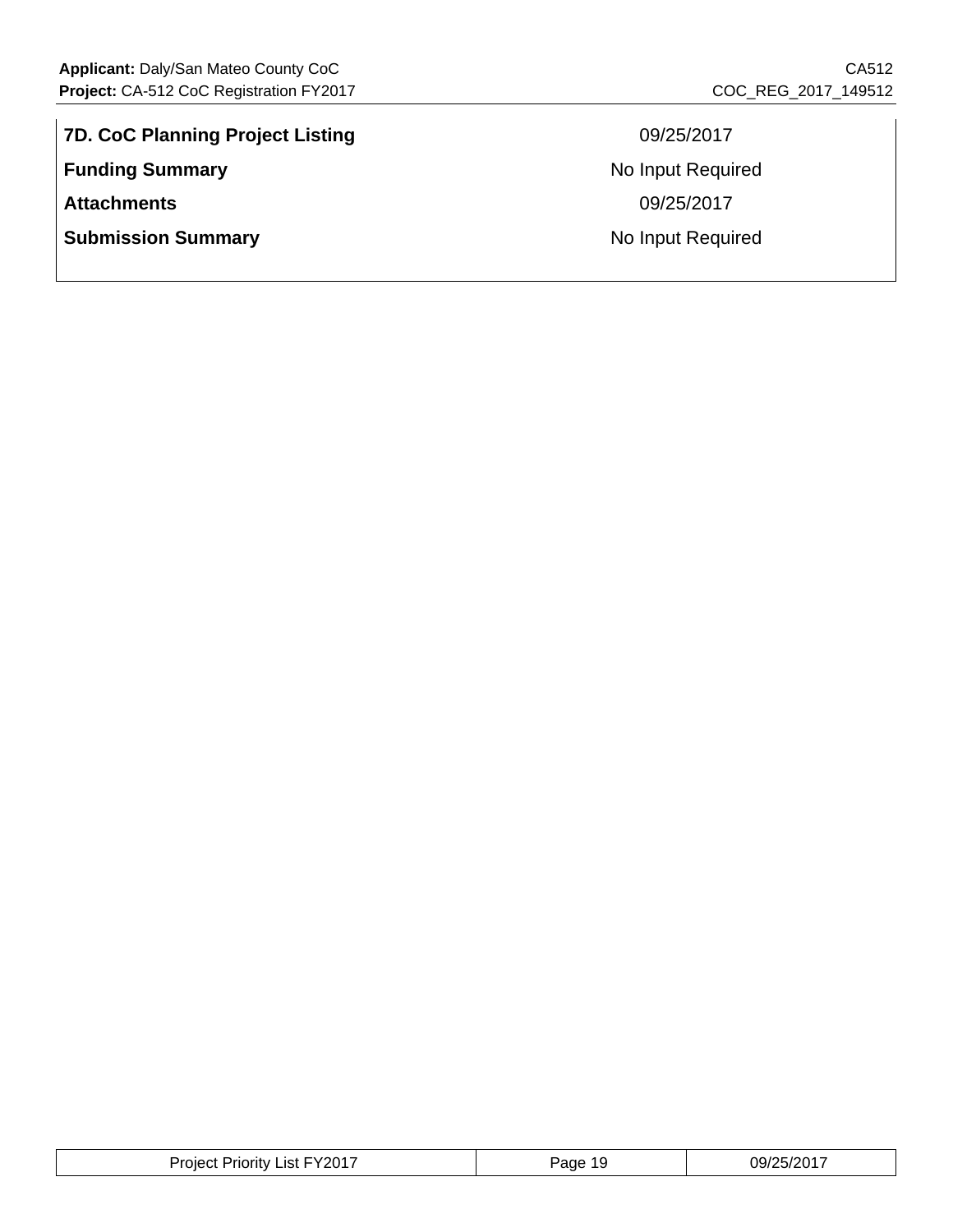$\mathbf{r}$ 

Ŷ.

 $\alpha$ 

#### **Certification of Consistency** with the Consolidated Plan

**U.S. Department of Housing** and Urban Development

I certify that the proposed activities/projects in the application are consistent with the jurisdiction's current, approved Consolidated Plan. (Type or clearly print the following information:)

| Applicant Name:                                                       | <b>LifeMoves of San Mateo County</b> |  |
|-----------------------------------------------------------------------|--------------------------------------|--|
| Project Name:                                                         | <b>Family Crossroads</b>             |  |
| Location of the Project:                                              | Daly City, CA                        |  |
|                                                                       |                                      |  |
| Name of the Federal<br>Program to which the<br>applicant is applying: | Continuum of Care                    |  |
| Name of                                                               |                                      |  |
| Certifying Jurisdiction:                                              | Daly City, CA                        |  |
| Certifying Official<br>of the Jurisdiction<br>Name:                   | <b>Patricia Martel</b>               |  |
| Title:                                                                | City Manager, City of Daly City      |  |
| Signature:                                                            |                                      |  |
| Date:                                                                 |                                      |  |

 $\frac{1}{2} \frac{d^2}{d q^2}$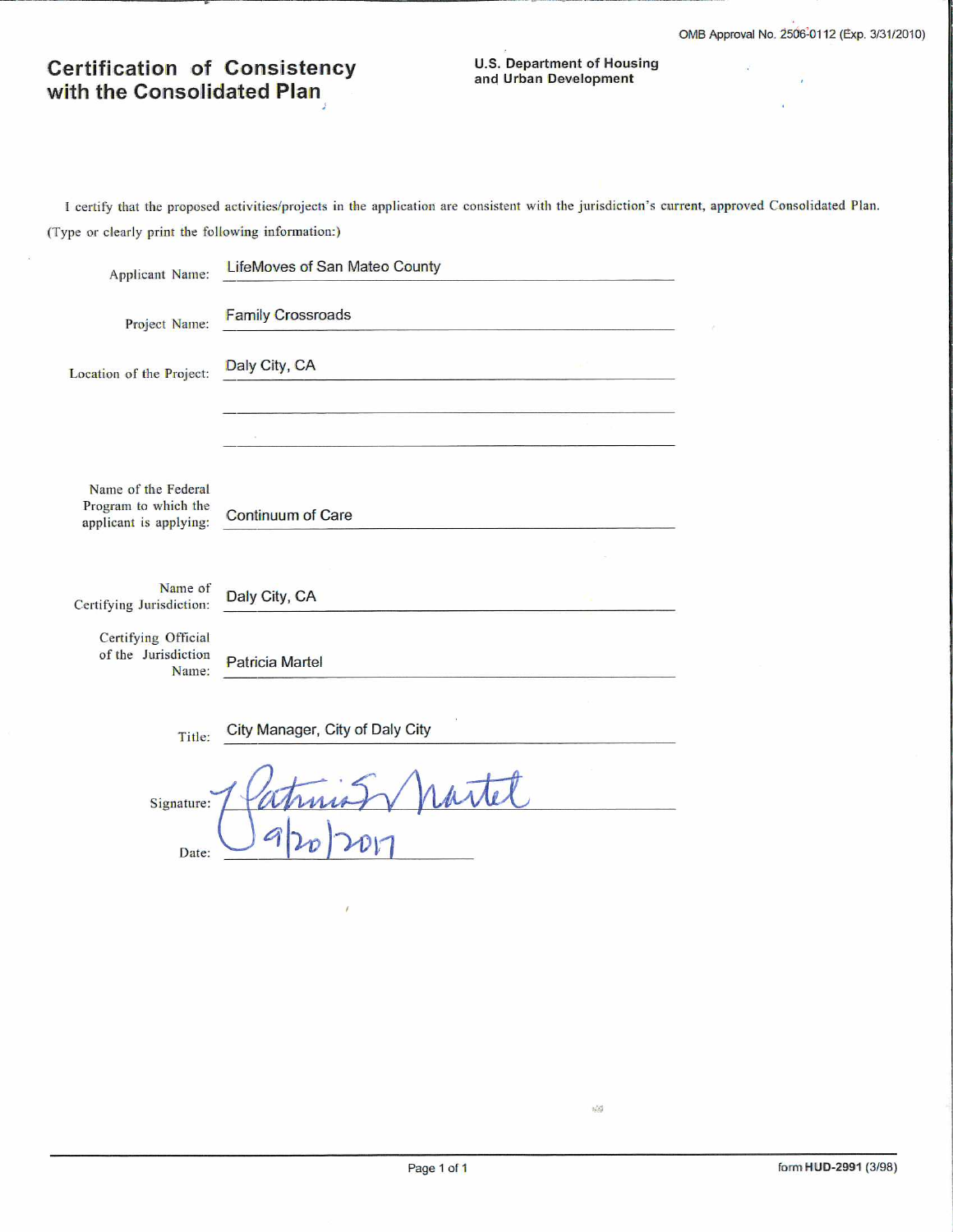#### **Certification of Consistency** with the Consolidated Plan

## **U.S. Department of Housing<br>and Urban Development**

I certify that the proposed activities/projects in the application are consistent with the jurisdiction's current, approved Consolidated Plan. (Type or clearly print the following information:)

| Applicant Name:                                     | See Attached             |
|-----------------------------------------------------|--------------------------|
| Project Name:                                       | See Attached             |
| Location of the Project:                            | Redwood City, CA         |
|                                                     |                          |
| Name of the Federal                                 |                          |
| Program to which the<br>applicant is applying:      | Continuum of Care        |
|                                                     |                          |
| Name of<br>Certifying Jurisdiction:                 | County of San Mateo      |
| Certifying Official<br>of the Jurisdiction<br>Name: | Rhonda Coffman           |
| Title:                                              | Housing & Grants Manager |
| Signature:                                          |                          |
| Date:                                               |                          |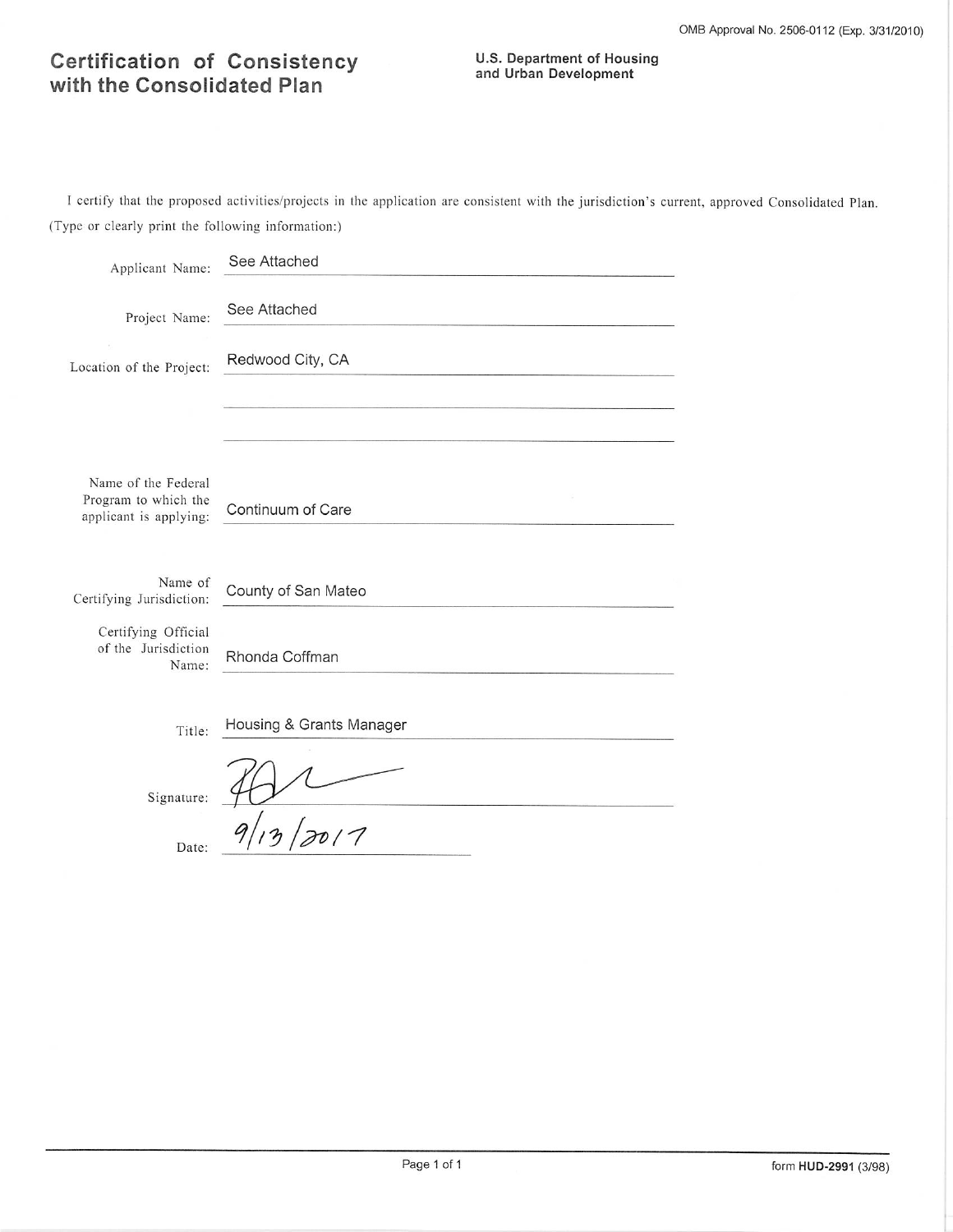| Applicant                                     | <b>Project Name</b>                      | Location o      | Name of Federal Program to which |
|-----------------------------------------------|------------------------------------------|-----------------|----------------------------------|
|                                               |                                          | Project         | the Applicant is Applying        |
| Mental Health Association of San Mateo County | Support and Advocacy for Young   Redwood | City            | Continuum of Care                |
|                                               | Adults in Transition (SAYAT)             |                 |                                  |
| Mental Health Association of San Mateo County | Spring Street Transitional               | Redwood<br>City | Continuum of Care                |
|                                               | Housing                                  |                 |                                  |
| LifeMoves of San Mateo County                 | Redwood Family House                     | Redwood<br>City | Continuum of Care                |
|                                               |                                          |                 |                                  |
|                                               |                                          |                 |                                  |

Signature:  $\frac{16}{2(15/2017)}$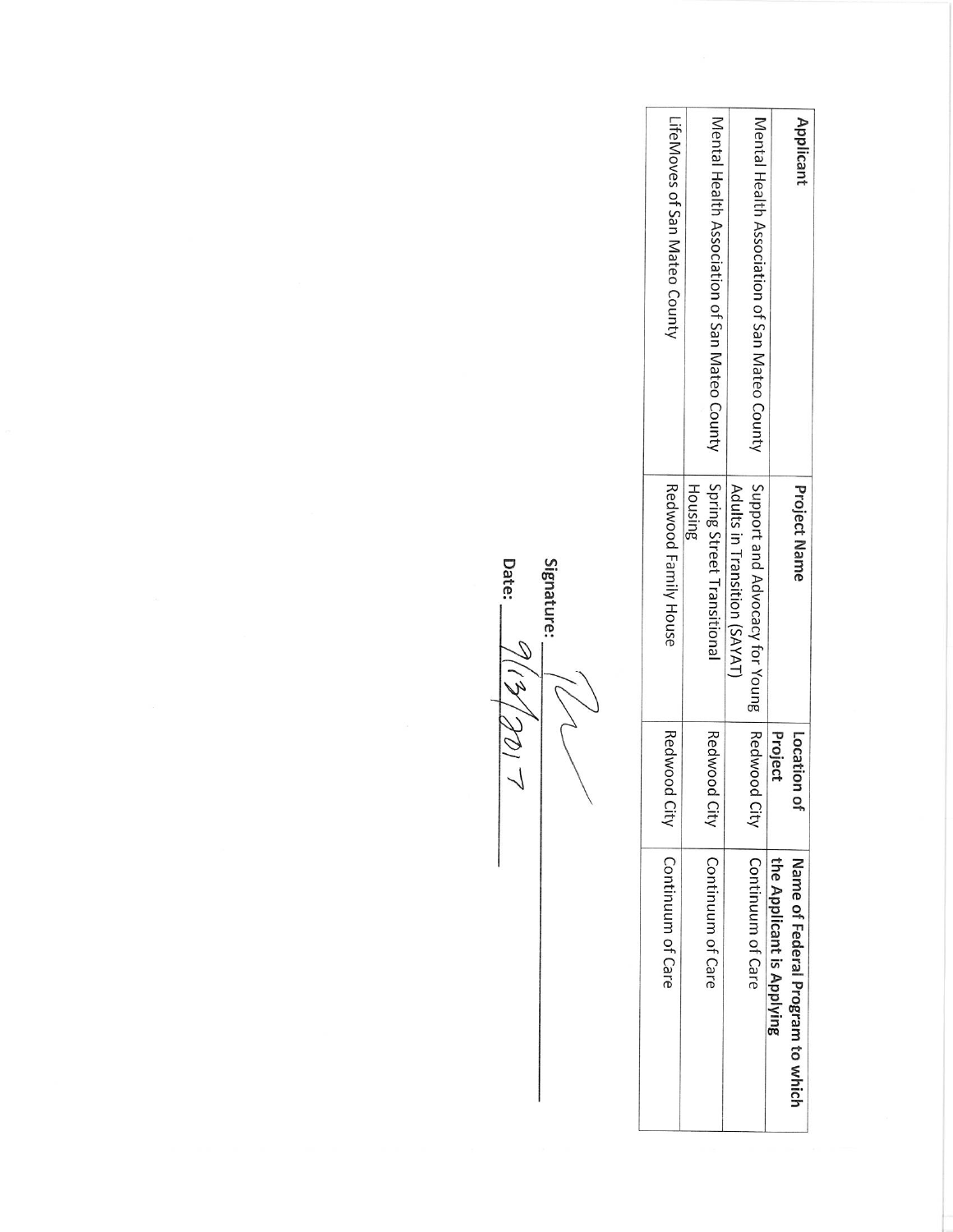# **Certification of Consistency**<br>with the Consolidated Plan

I certify that the proposed activities/projects in the application are consistent with the jurisdiction's current, approved Consolidated Plan. (Type or clearly print the following information:)

| Applicant Name:                                                       | See Attached                    |
|-----------------------------------------------------------------------|---------------------------------|
| Project Name:                                                         | See Attached                    |
| Location of the Project:                                              | San Mateo, CA                   |
|                                                                       |                                 |
| Name of the Federal<br>Program to which the<br>applicant is applying: | Continuum of Care               |
| Name of<br>Certifying Jurisdiction:                                   | San Mateo, CA                   |
| Certifying Official<br>of the Jurisdiction<br>Name:                   | Larry Patterson                 |
| Title:                                                                | City Manager, City of San Mateo |
| Signature:                                                            |                                 |
| Date:                                                                 | $\frac{1}{2}$                   |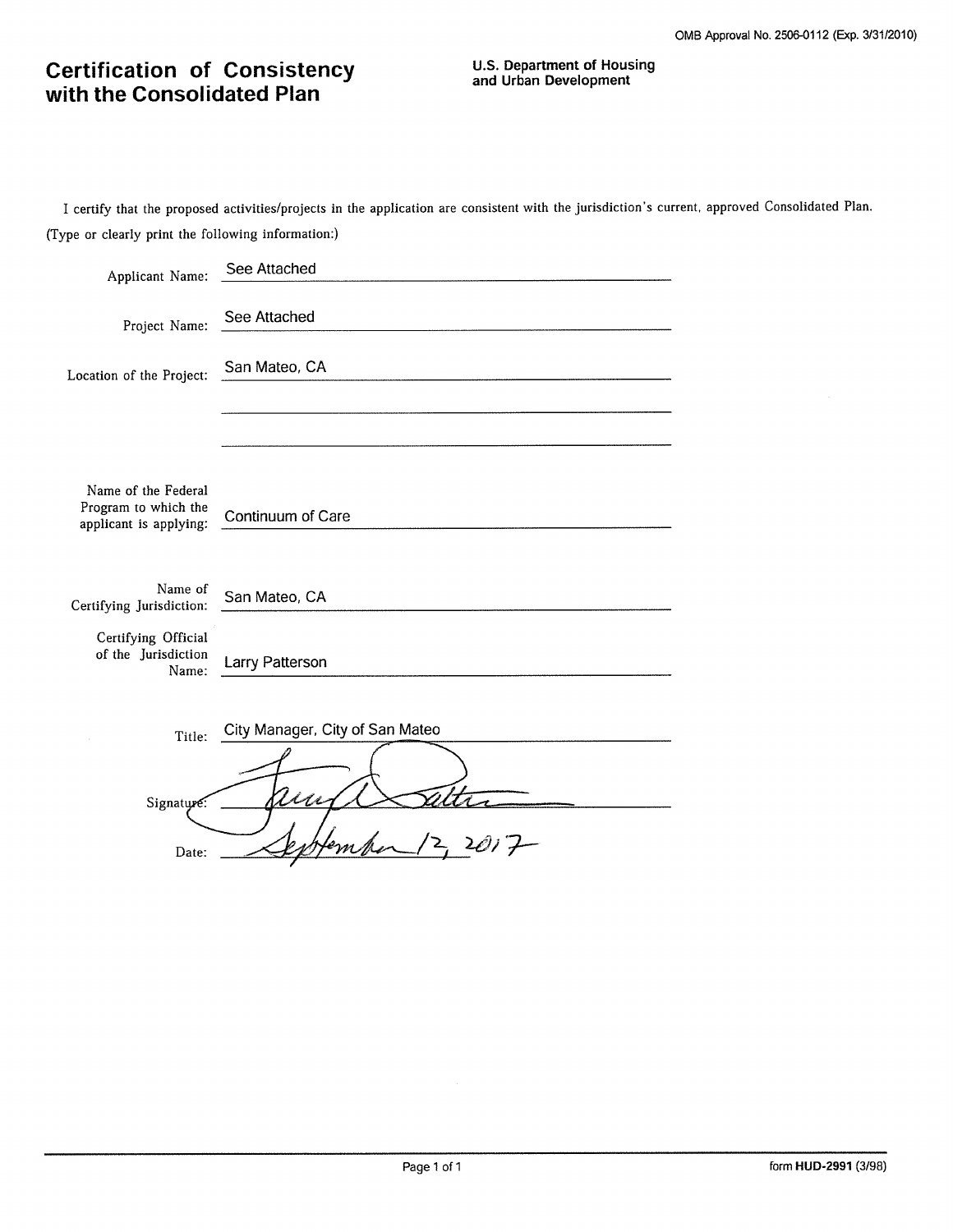| <b>Applicant Name</b>         | <b>Project Name</b>        | Location of Project | Name of the Federal Program to which the<br><b>Applicant is Applying</b> |
|-------------------------------|----------------------------|---------------------|--------------------------------------------------------------------------|
| LifeMoves of San Mateo County | First Step for Families    | San Mateo           | Continuum of Care                                                        |
| LifeMoves of San Mateo County | Vendome Hotel/PUSH Project | San Mateo           | Continuum of Care                                                        |
|                               | Signature<br>J.            | المعمل              | Talls                                                                    |
|                               | Date                       | Jach-               | $\frac{2}{3}$ 20/2                                                       |
|                               |                            |                     |                                                                          |
|                               |                            | $\sim$              |                                                                          |
|                               |                            |                     |                                                                          |
|                               |                            |                     |                                                                          |
|                               | $\alpha$                   |                     |                                                                          |
|                               |                            |                     |                                                                          |

 $\label{eq:2.1} \frac{1}{\sqrt{2}}\int_{\mathbb{R}^3}\frac{1}{\sqrt{2}}\left(\frac{1}{\sqrt{2}}\right)^2\left(\frac{1}{\sqrt{2}}\right)^2\left(\frac{1}{\sqrt{2}}\right)^2\left(\frac{1}{\sqrt{2}}\right)^2.$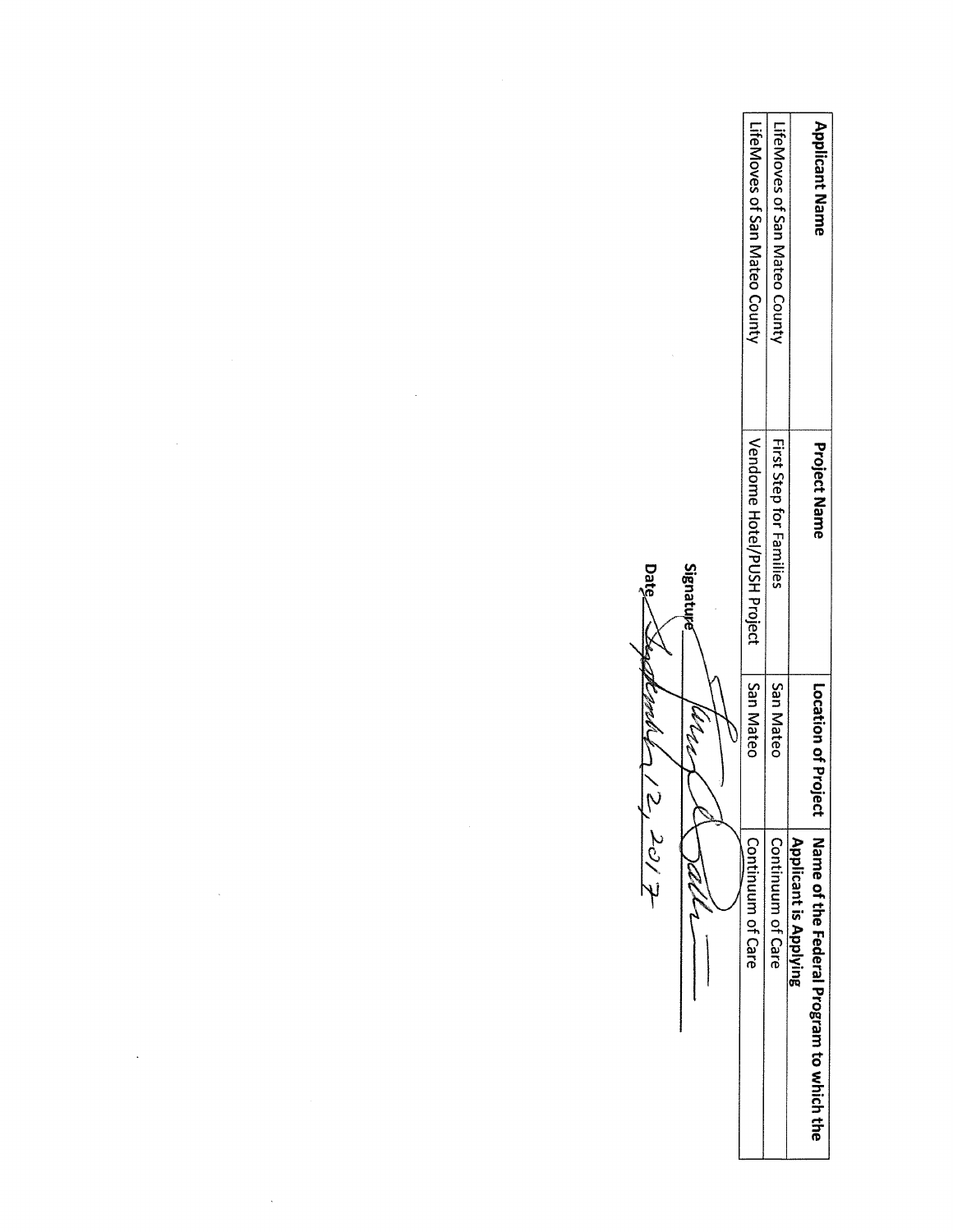# **Certification of Consistency**<br>with the Consolidated Plan

I certify that the proposed activities/projects in the application are consistent with the jurisdiction's current, approved Consolidated Plan. (Type or clearly print the following information:)

 $\bar{z}$ 

| Applicant Name:                                                       | See Attached                    |
|-----------------------------------------------------------------------|---------------------------------|
| Project Name:                                                         | See Attached                    |
| Location of the Project:                                              | San Mateo County, CA            |
|                                                                       |                                 |
| Name of the Federal<br>Program to which the<br>applicant is applying: | Continuum of Care               |
| Name of<br>Certifying Jurisdiction:                                   | County of San Mateo             |
| Certifying Official<br>of the Jurisdiction<br>Name:                   | Ken Cole                        |
| Title:                                                                | Director, Department of Housing |
| Signature:                                                            |                                 |
| Date:                                                                 | - 12- ZO17                      |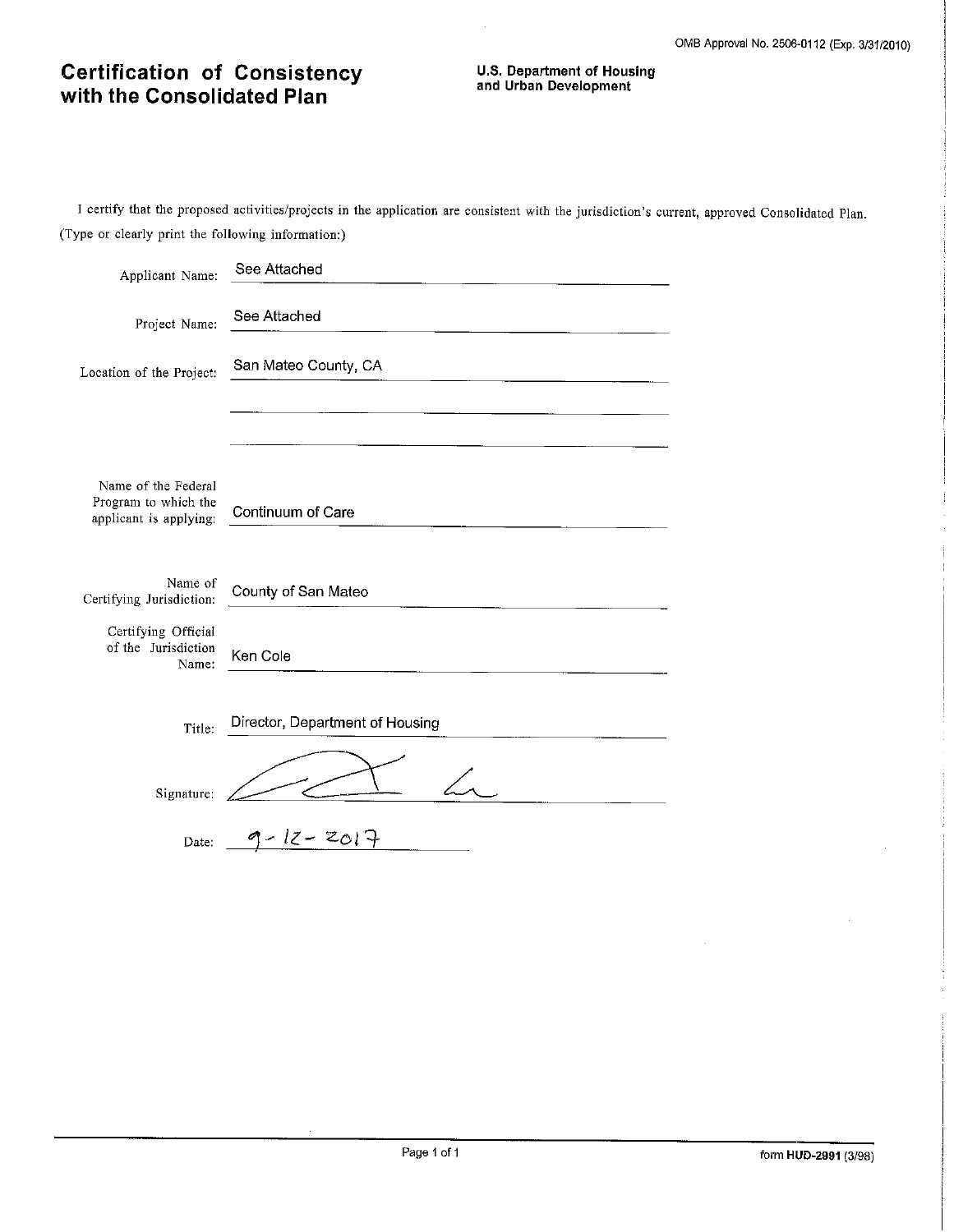| <b>Applicant Name</b>                        | <b>Project Name</b>                                                                      | Location of Project | to which the Applicant is<br>Name of Federal Project<br>Applying |
|----------------------------------------------|------------------------------------------------------------------------------------------|---------------------|------------------------------------------------------------------|
| <b>CORA</b>                                  | Casa de Sor Juana Ines                                                                   | San Mateo County    | Continuum of Care                                                |
| Housing Authority of the County of San Mateo | SHP Scattered Sites                                                                      | San Mateo County    | Continuum of Care                                                |
| Housing Authority of the County of San Mateo | Shelter Plus Care - Tenant Based (SP 10)                                                 | San Mateo County    | Continuum of Care                                                |
| Housing Authority of the County of San Mateo | Shelter Plus Care - Sponsor Based (SP 2)                                                 | San Mateo County    | Continuum of Care                                                |
| Housing Authority of the County of San Mateo | Shelter Plus Care - Beimont Apartments (SP8)                                             | San Mateo County    | Continuum of Care                                                |
| Housing Authority of the County of San Mateo | Housing Plus-South (SP 13)                                                               | San Mateo County    | Continuum of Care                                                |
| Housing Authority of the County of San Mateo | Shelter Plus Care (SP 14)                                                                | San Mateo County    | Continuum of Care                                                |
| Housing Authority of the County of San Mateo | Shelter Plus Care Sponsor Based-Waverly Place<br>(SLdS)                                  | San Mateo County    | Continuum of Care                                                |
| Housing Authority of the County of San Mateo | Permanent Supportive Housing (SP16)                                                      | San Mateo County    | Continuum of Care                                                |
| Housing Authority of the County of San Mateo | Permanent Supportive Housing (SP17)                                                      | San Mateo County    | Continuum of Care                                                |
| Housing Authority of the County of San Mateo | Permanent Supportive Housing (SP18)                                                      | San Mateo County    | Continuum of Care                                                |
| Housing Authority of the County of San Mateo | Housing (SP 16 Expansion)<br>New Bonus Project - Permanent Supportive                    | San Mateo County    | Continuum of Care                                                |
| Housing Authority of the County of San Mateo | Supportive Housing (SP16 Expansion 2)<br>New Re-Allocation Project - Permanent           | San Mateo County    | Continuum of Care                                                |
| Housing Authority of the County of San Mateo | New RE-Allocation Project - Shelter Plus Care<br>Tenant Based (SP10 Supportive Services) | San Mateo County    | Continuum of Care                                                |
| San Mateo County Human Services Agency       | CoC Planning Grant                                                                       | San Mateo County    | Continuum of Care                                                |